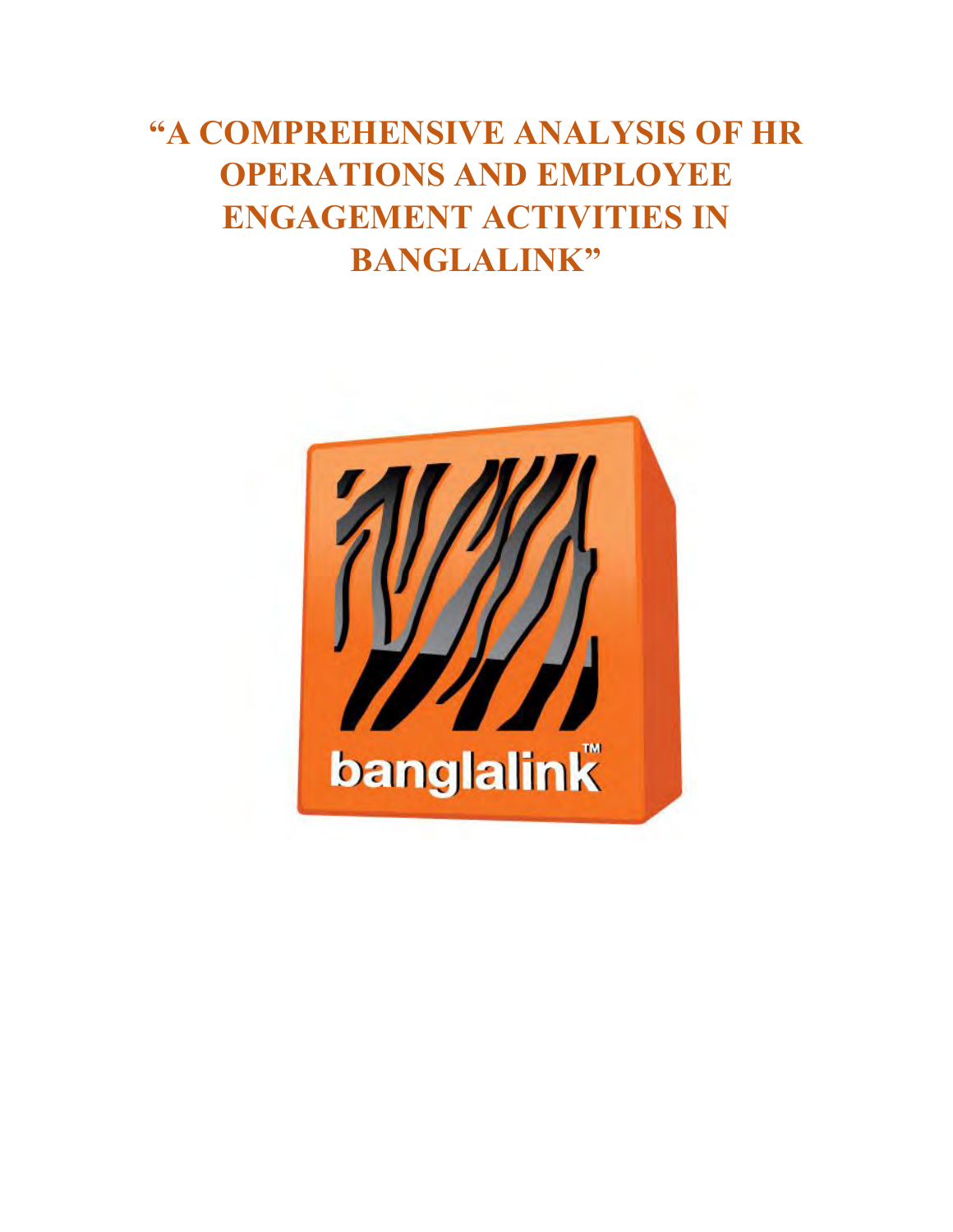## Internship Report

on

## **"A COMPREHENSIVE ANALYSIS OF HR OPERATIONS AND EMPLOYEE ENGAGEMENT ACTIVITIES IN BANGLALINK"**

*Submitted to:*

Fairuz Chowdhury Faculty, BRAC Business School BRAC University

*Submitted by:*

Imran Hossain Haque ID: 12304040

*Date of Submission:* 

May 29th, 2016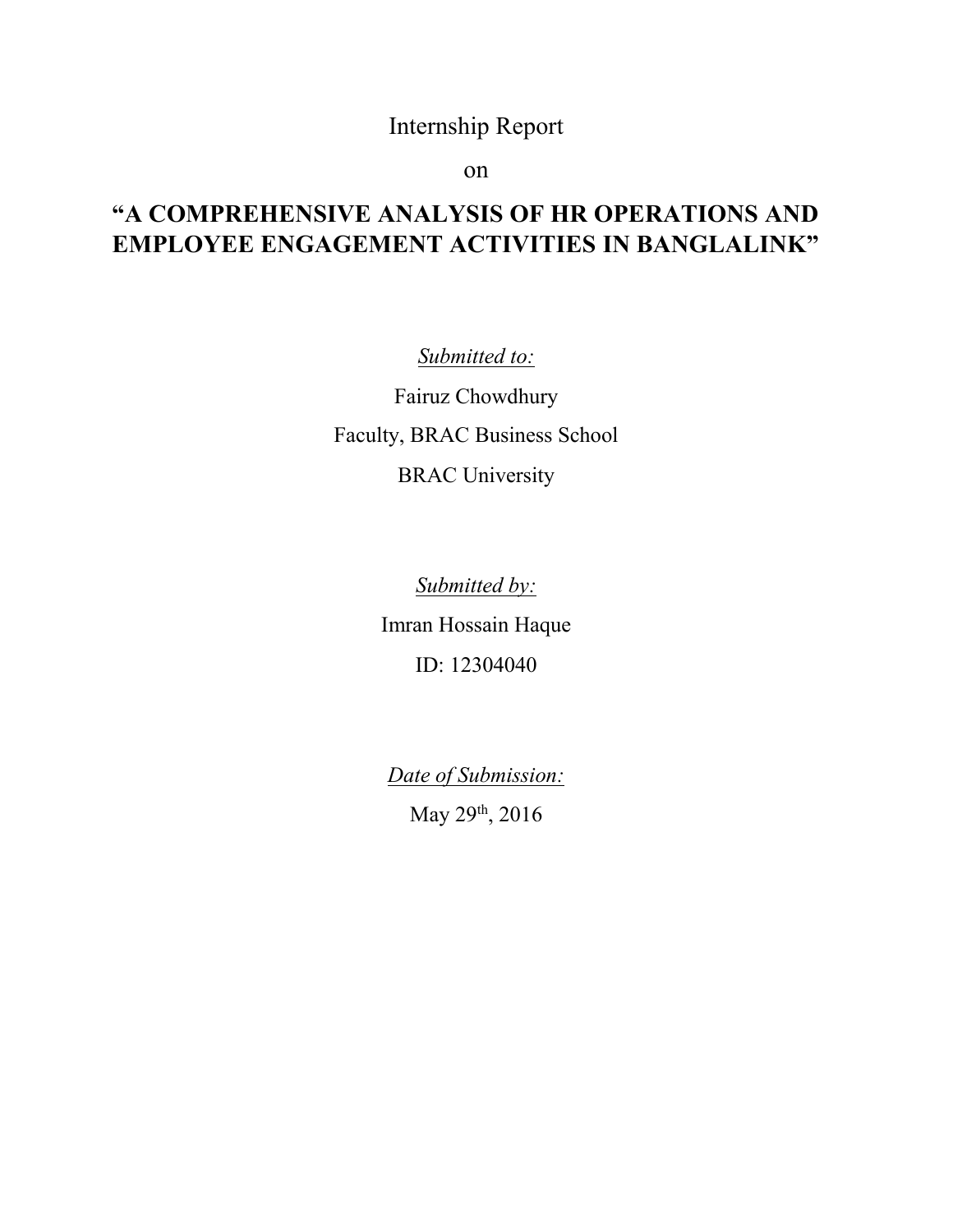## <span id="page-2-0"></span>**LETTER OF TRANSMITTAL**

May 29<sup>th,</sup> 2016 Supervisor Fairuz Chowdhury BRAC Business School BRAC University

**Subject:** Internship Report on "A Comprehensive Analysis of HR Operations & Employee Engagement of Banglalink."

Dear Sir,

With all due respect, I am submitting an Internship report on **"A Comprehensive Analysis of HR Operations & Employee Engagement in Banglalink"** as per required for the completion of my BBA program.

It will be my pleasure to inform you about my internship in Banglalink in HR Operations from January 17, 2016 till April 17, 2016. With such an experience in one of the top telco companies, I would like to thank you for giving me a topic to study on. It was certainly an opportunity to enhance my knowledge on the theoretical and practical aspects a job in Human Resources department. This report entails the activities of employee engagement and how it builds Organizational Citizenship Behavior. Having done the primary data collection through survey questionnaires, working firsthand at the company and involving myself with some discussions among the employees, I hope the detailed report is sufficient to provide all the information needed to justify such topic.

Therefore, I pray and hope that you will find it useful.

Yours faithfully,

Imran Hossain Haque ID: 12304040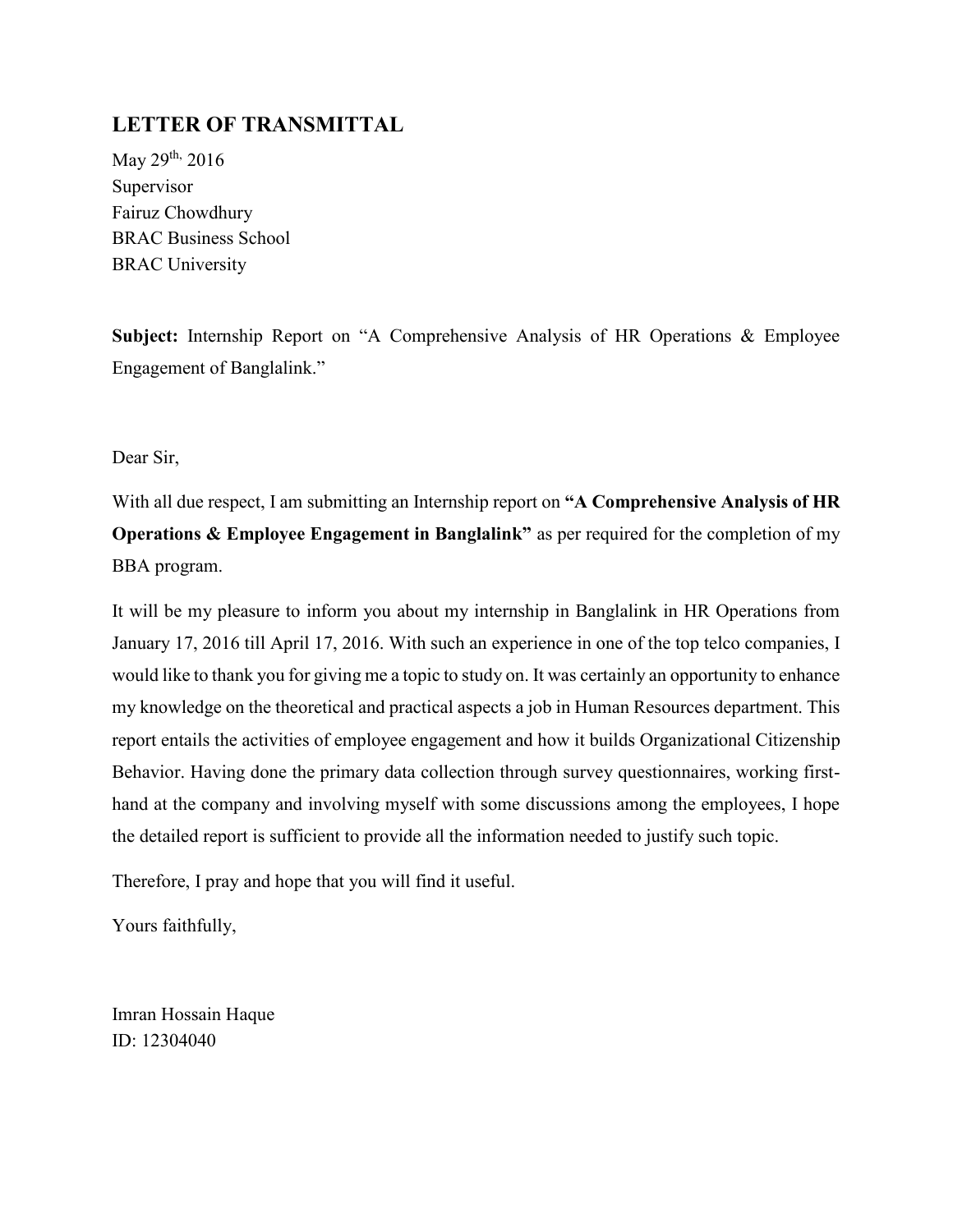## <span id="page-3-0"></span>**ACKNOWLEDGEMENT**

Firstly, I would like to thank The Almighty Allah for making it possible for us to finish our report within a prescribed time period. Then, I would like to come forward in thanking some of the dear honorable people I found help from at Banglalink. I would like to thank my internship supervisor Fairuz Chowdhury (Lecturer, BRAC University), who was there to help me out and also solve the problems I faced in completing the report. Meanwhile, I would also like to thank Mr. Ziaul Amin (Former HR Operations Senior Manager) & Tanjib Bin Helal (HR Operations Senior Assistant Manager) who taught me many things both in physical and mental aspects of a job as well as make me do the necessary work related with the aim of reaching a bigger goal as a whole together. Furthermore, I received clear instructions in doing the assigned work and it was easy for me to grab what I had to do. This report would have been deemed undone without their help.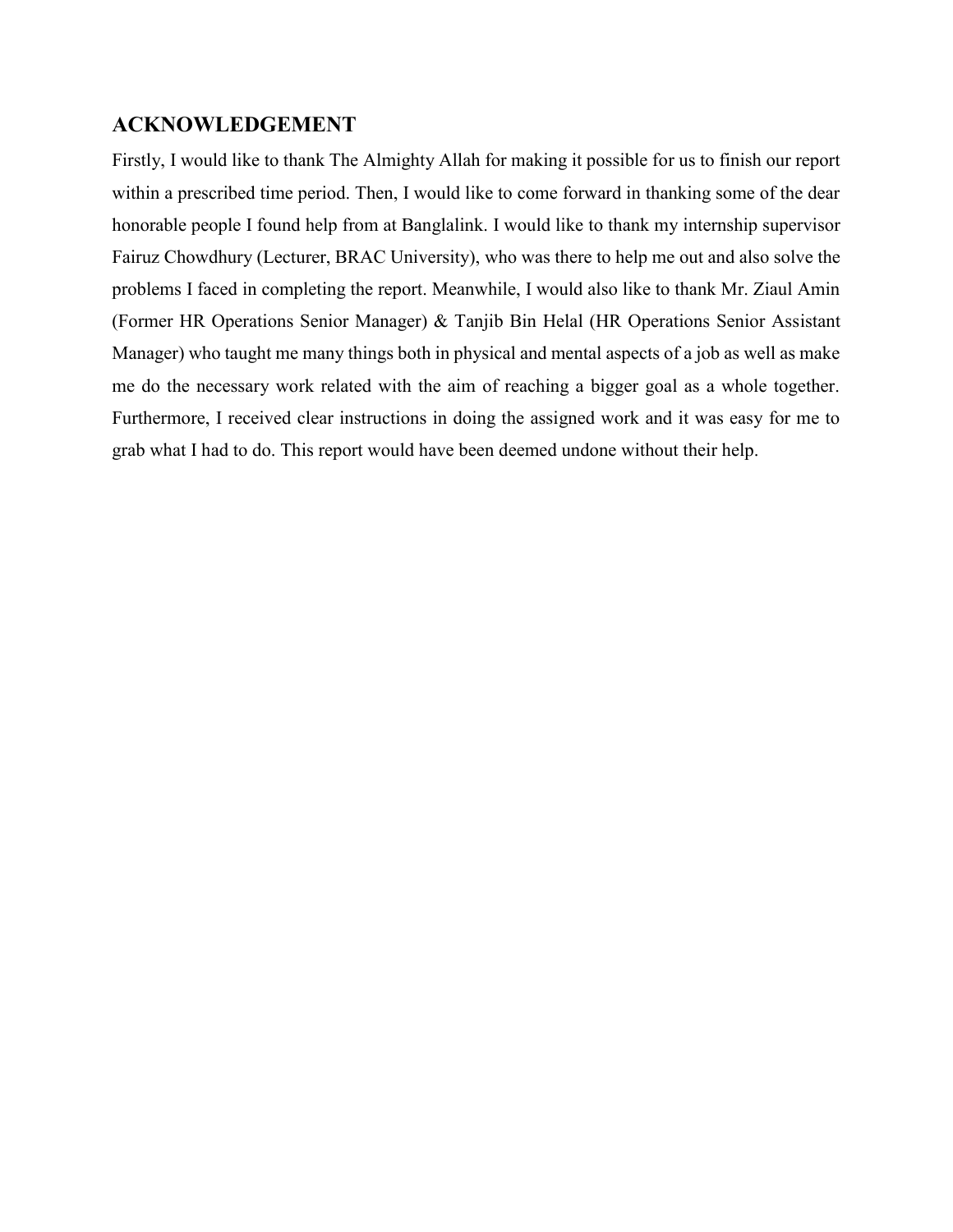## **EXECUTIVE SUMMARY**

<span id="page-4-0"></span>*This report tells us about the daily work and activities in HR Operations and also the employee engagement activities of Banglalink and how effective it is for employees to remain in Banglalink. I have worked closely both directly or indirectly regarding these activities while I was an intern there. Hence, the overall aim of this report is to entail the activities of HR Operations and employee engagement of Banglalink. The work is constantly changing with the pace of how industry is growing. Relating the theoretical activities with the practical aspect of the job, I can say that Banglalink is very practitioner at its nature as it tries to solve the daily issues regularly. If it gets to maintain its employees in a proper way, then surely it can have a strong employee engagement that can be achieved through proper Organizational Citizenship Behavior which can reduce turnover rate. Thus, the solution to such problems from the surveys can be summed up to state that Banglalink needs to address its employees' concerns and distribute the workload properly and provide a sufficient amount of benefit for the services that it is provided with.*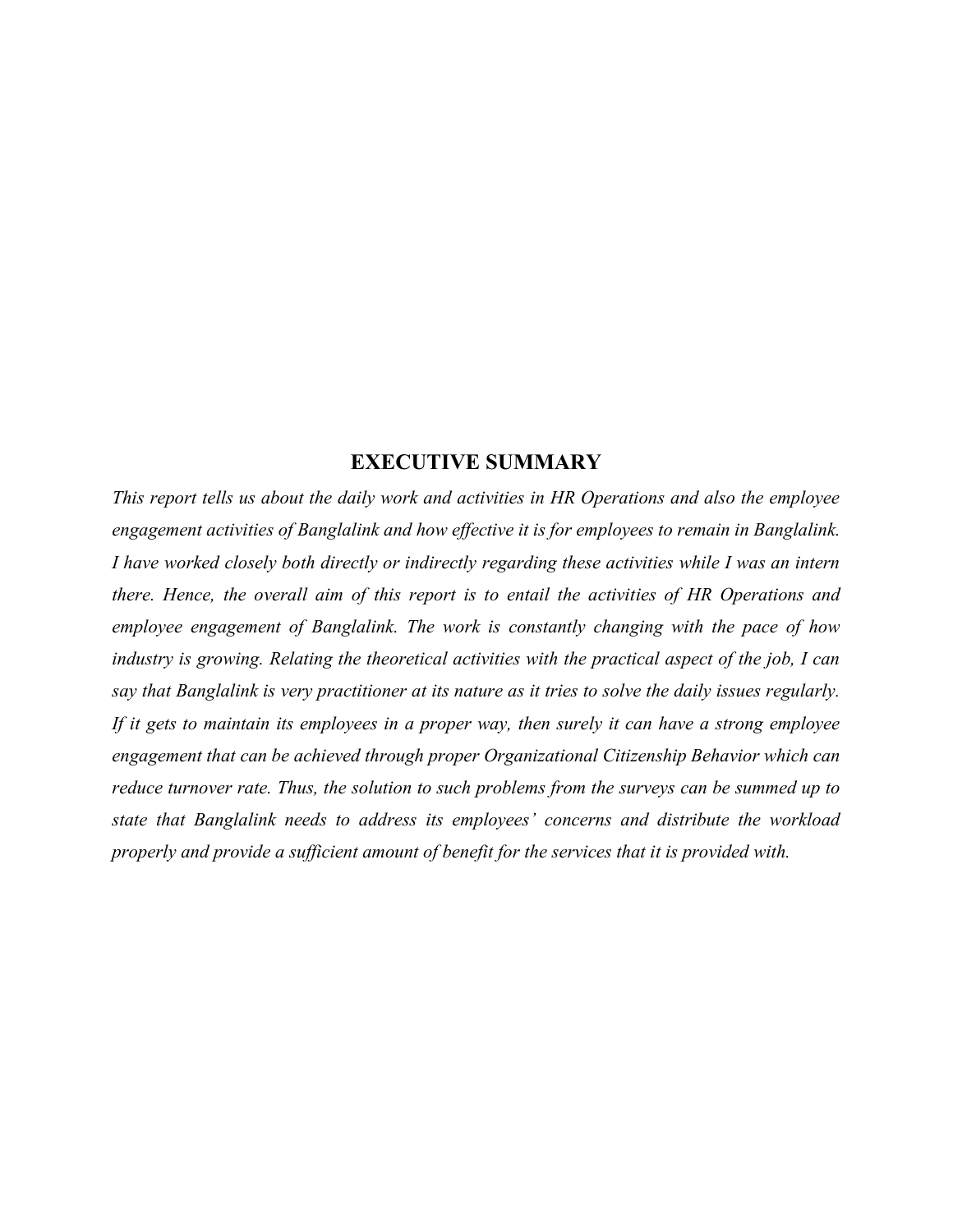## **TABLE OF CONTENTS**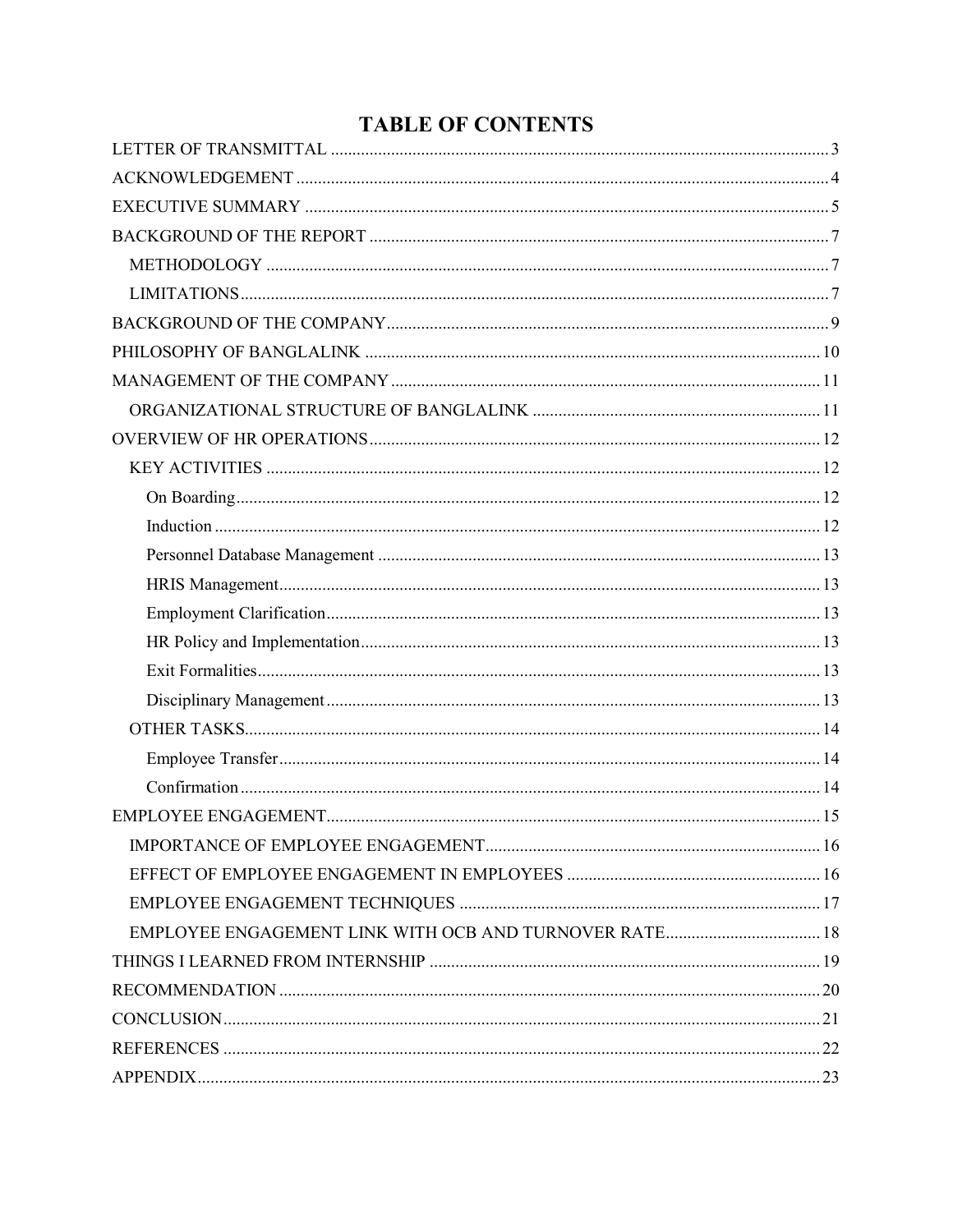## <span id="page-6-0"></span>**BACKGROUND OF THE REPORT**

#### **GENERAL OBJECTIVE**

To find out the comprehensive study on HR Operations and Employee Engagement in Banglalink and how it affects the employees whether in a positive or negative way.

#### **SPECIFIC OBJECTIVE**

The specific objective of the report is given below:

- How HR Operations activities are being executed
- How Employee Engagement affects the behavior on employees
- Impact of Employee Engagement on Productivity

#### <span id="page-6-1"></span>**METHODOLOGY**

Methodology is how we go through the stages of writing a report or conducting a project. The steps include both primary and secondary data collection.

**Primary Data:**

I have collected a sufficient information to write a report.

**Secondary Data:** 

The secondary sources refer to the data gathered from already published articles regarding employee engagement activities.

#### <span id="page-6-2"></span>**LIMITATIONS**

One of the constraints in every report is not to gather enough information because of company policy. And a few employees were reluctant to provide feedbacks or fill up surveys. But mostly, the survey was a long process although it was not that hard to prepare it because the employees in a multi-national company is preoccupied with their work every now and then. Hence, I had to wait a few days for some of the top management employees and also the employees of other levels. Therefore, although a hectic part of the report is to get the information through data collection, I was able to find enough to write some of the valid points to justify the subject of the report. All in all, time is also a crucial factor since other than the employees' lending some time, squeezing out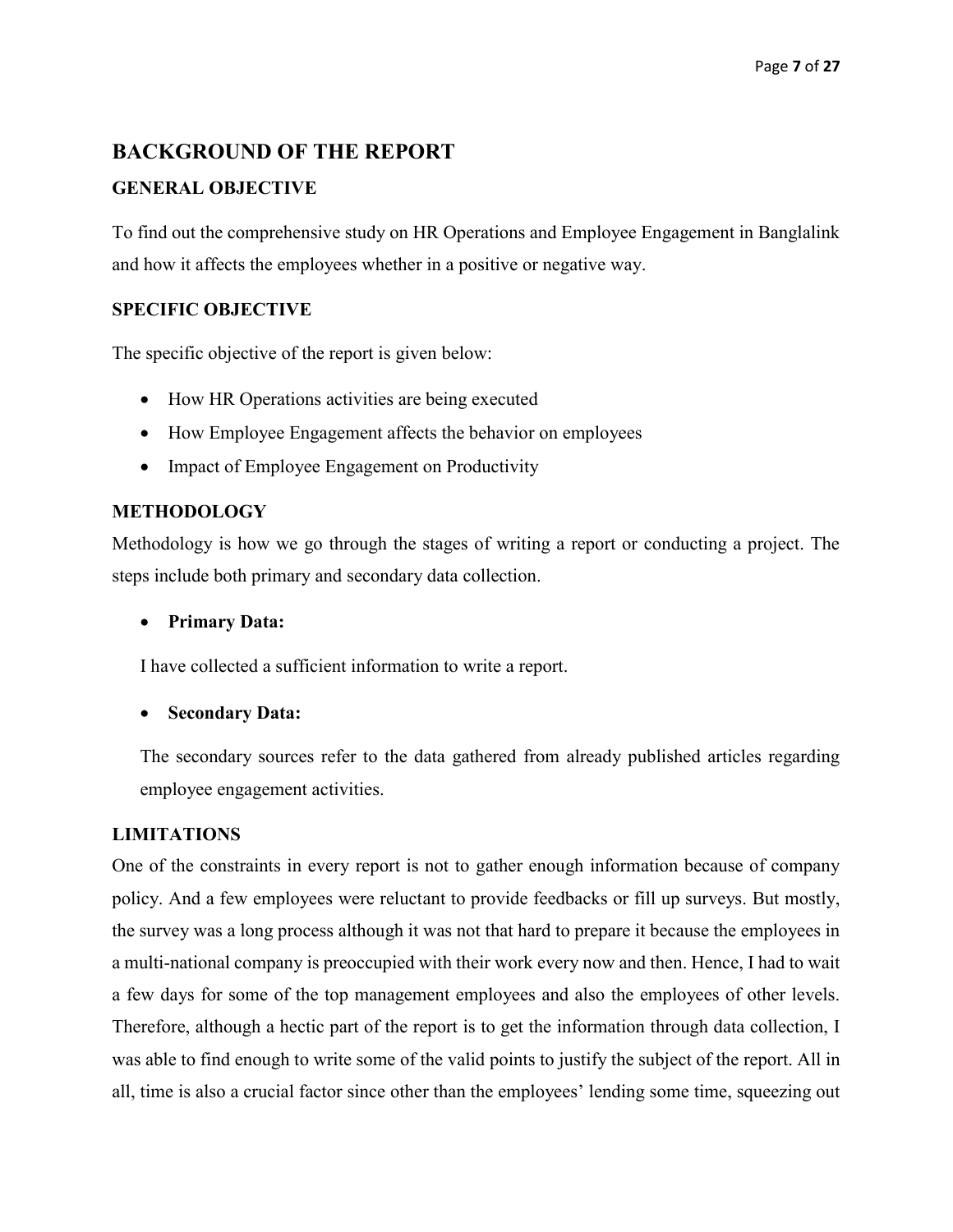the time from my own day-to-day activities at the office was also a factor because it had to be arranged in a time where both the subject of the survey and me work on a schedule to get a more accurate feedback and not something that the subjects can answer in a haste.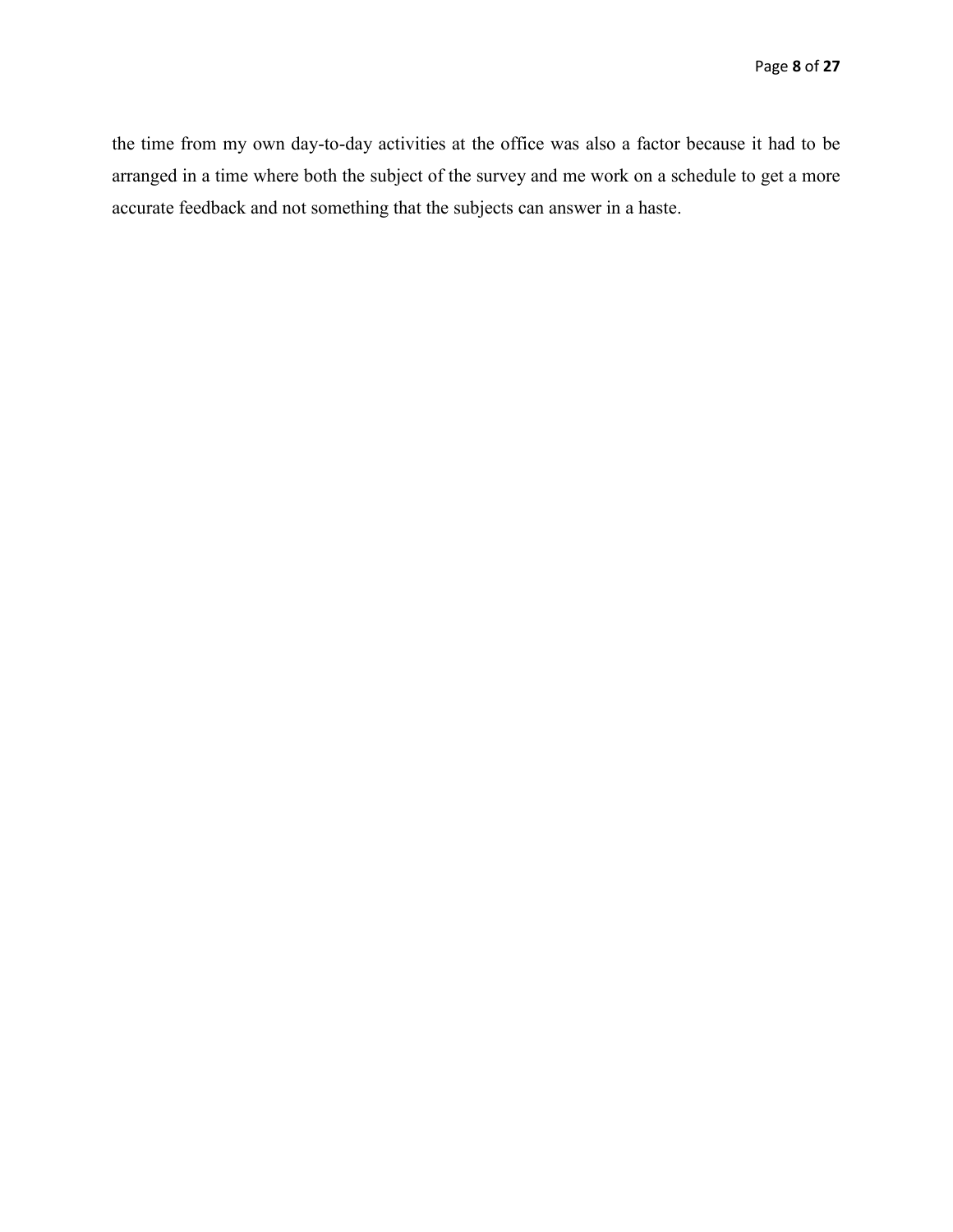### <span id="page-8-0"></span>**BACKGROUND OF THE COMPANY**

A public limited company which has been registered under the Companies Act 1994 and is the 2nd largest operator in terms of its subscriber base, network coverage, is none other than Banglalink Digital Communications Ltd (former Orascom Telecom Bangladesh Ltd.). With a large customer base of around 31 million subscribers as of 2014, holding a market share of 29% more or less only second to Grameenphone. Banglalink's network covers more than 99% of the country.

Banglalink Digital Communications limited (previously orascom telecom Bangladesh limited) is fully owned by telecom ventures ltd. (previously orascom telecom ventures limited) of Malta, which is a 100% owned subsidiary of global telecom holding (www.gtelecom.com). Following business combination, in April 2011, between vimpelcom ltd. and wind telecom s.p.a, vimpelcom owns 51.92% shares of global telecom holding. Vimpelcom (www.vimpelcom.com) is one of the world's largest integrated ltd. telecommunications services operators providing voice and data services through a range of traditional and broadband mobile and fixed technologies in Russia, Italy, Ukraine, Kazakhstan, Uzbekistan, Tajikistan, Armenia, Georgia, Kyrgyzstan, Laos, Algeria, Pakistan, Zimbabwe and Bangladesh. Vimpelcom is headquartered in Amsterdam, The Netherlands and listed as an ad on the Nasdaq global select market under the symbol "vip".

This telco provides positive change with the aim of empowering people by offering affordability and availability to their consumers. In May 2014, Banglalink offered a 5-year USD 300 million international bond which is the first coming from Bangladesh. It is listed at the Singapore exchange.

At first, their main logo was "Bringing mobile telephony to the masses" which was the moving slogan for the company. Recently, it has been changed to "start something new" and it depicts the possible unique selling proposition towards the subscribers. Banglalink has changed the life of people from 2005 by making mobile phone a necessity rather than a luxury thus placing a desire to use its products amongst the masses. Throughout the years, Banglalink has been increasing its subscribers base from 1 million in December 2005 to 3 million in October 2006 then by December 2007, it overtook 'Sheba' and became the 2nd largest operator of the country with over 7.1 million subscribers. Growth had been high for Banglalink due to its innovation, network quality improvement, and dedicated customer center.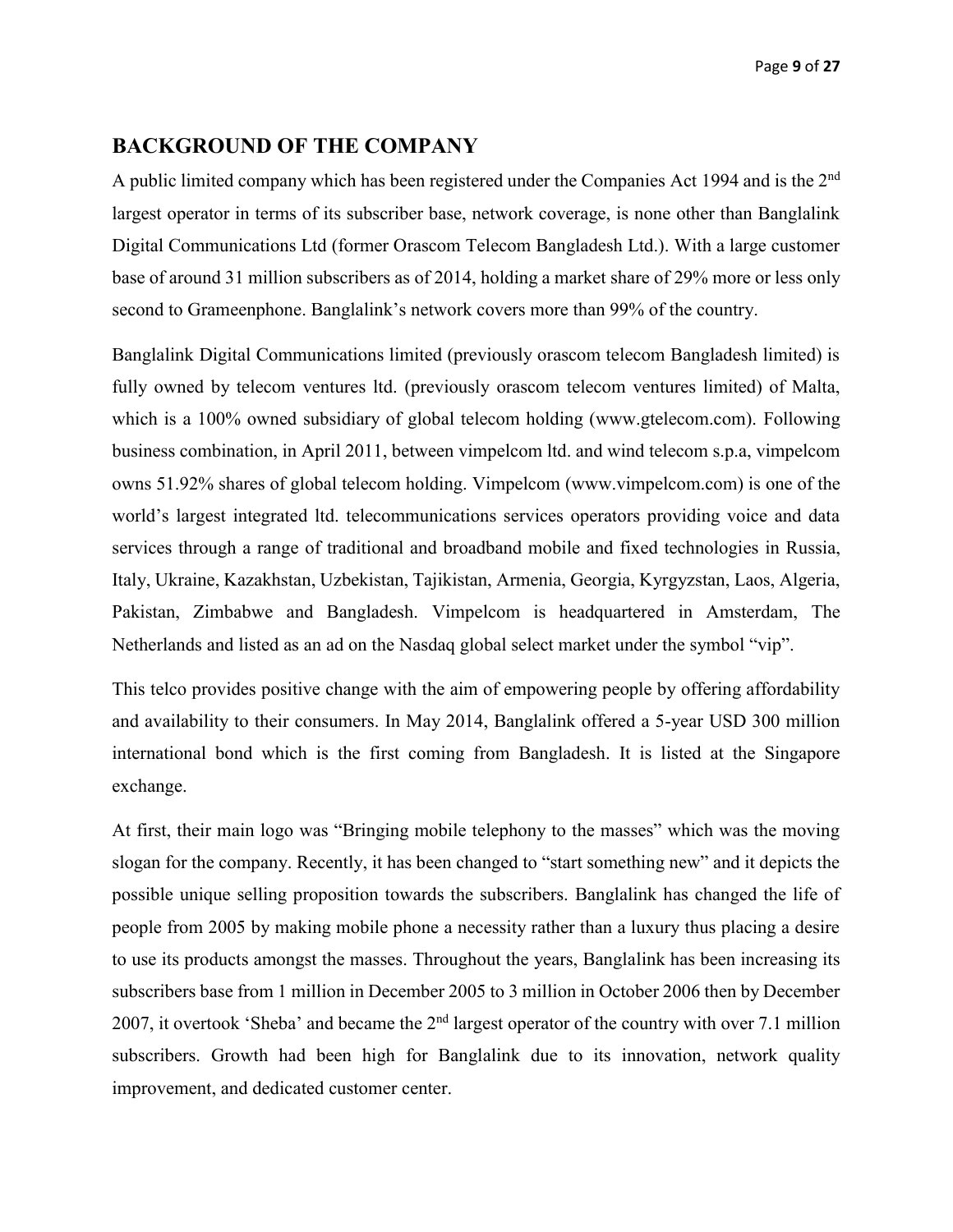## <span id="page-9-0"></span>**PHILOSOPHY OF BANGLALINK**

## **VISION**

"Banglalink understands people's needs best and will create and deliver appropriate communication services to improve people's life and make it easier".

#### **MISSION**

- $\triangleright$  Achieving a leading position in the Bangladesh wireless market.
- $\triangleright$  Delivering superior benefits in every phase of the customer experience before, during and after sales.
- $\triangleright$  Creating optimum shareholder value

#### **VALUES**

- **Straight Forward:** We say what we do and we do what we say.
- **Reliable:** A promise made, is a promise kept.
- **Innovative:** No gimmicks; useful and usable.
- **Passionate:** We are passionate to provide the best product and best service.

#### **STRATEGIES**

Banglalink follows the following strategies

- **Functional Level Strategy:** Banglalink focuses on efficiency, quality, innovation, and customer responsiveness.
- **Business Level Strategy:** Banglalink applies both the cost leadership and differentiation strategies as their business level strategies.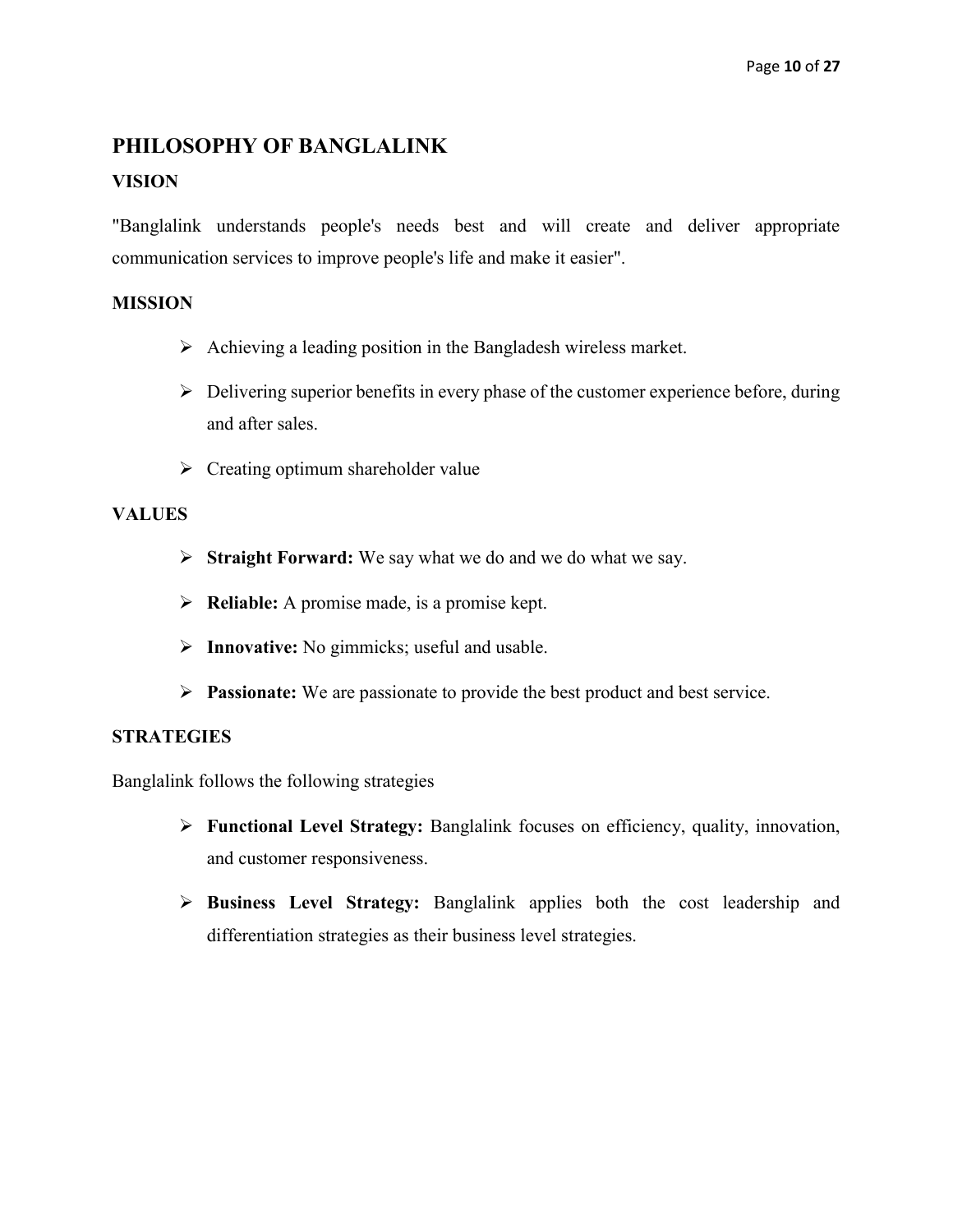| Managing Director and CEO                            | Mr. Eric Aas                    |
|------------------------------------------------------|---------------------------------|
| <b>Chief Financial Officer</b>                       | Ms. Gulnar Kulybekova (Interim) |
| <b>Chief Technical Officer</b>                       | Mr. Tutul (Interim)             |
| Chief Commercial Officer                             | Mr. Shihab Ahmed                |
| HR & Administration Director                         | Ms. Monzula Morshed             |
| Country Compliance Officer                           | Md. M Nurul Alam                |
| Legal Affairs Senior Director & Company<br>Secretary | Ms. Jahrat Adib Chowdhury       |
| <b>Regulatory Affairs Senior Director</b>            | Mr. Taimur Rahman               |

## <span id="page-10-0"></span>**MANAGEMENT OF THE COMPANY**

#### <span id="page-10-1"></span>**ORGANIZATIONAL STRUCTURE OF BANGLALINK**

Banglalink has top, middle and first level management. It has seven major departments such as Finance & Accounts, Sales, Marketing, IT, Administration, Customer Care and Human Resource. The total numbers of employees are around 1600 after the re-structuring of the organization begun. This was done by offering Voluntary Separation Scheme (VSS) which gives the employees of having an employment with the company for at least two years, an opportunity to leave the organization with a golden handshake. The more number of years the employees were engaged with the organization, the greater the reward they received as per the calculation done by the remuneration team and the equation was same for all employees. This attractive offer made an open impression to lure in a vast number of employees, seeking the terminal, provident funds and other benefits. The good thing for them was that an organization only takes such a decision once or twice based on its needs and hence, Banglalink succeeded to lay off employees with benefits on both ends because now, the cash outflow would greatly be reduced for them to continue its business procedures more swiftly. The restructuring will be done after replacing the older employees with either its current employees by adding some more benefits or offering job to some new prospective applicants and has targeted to finish its recruitment by next month or two.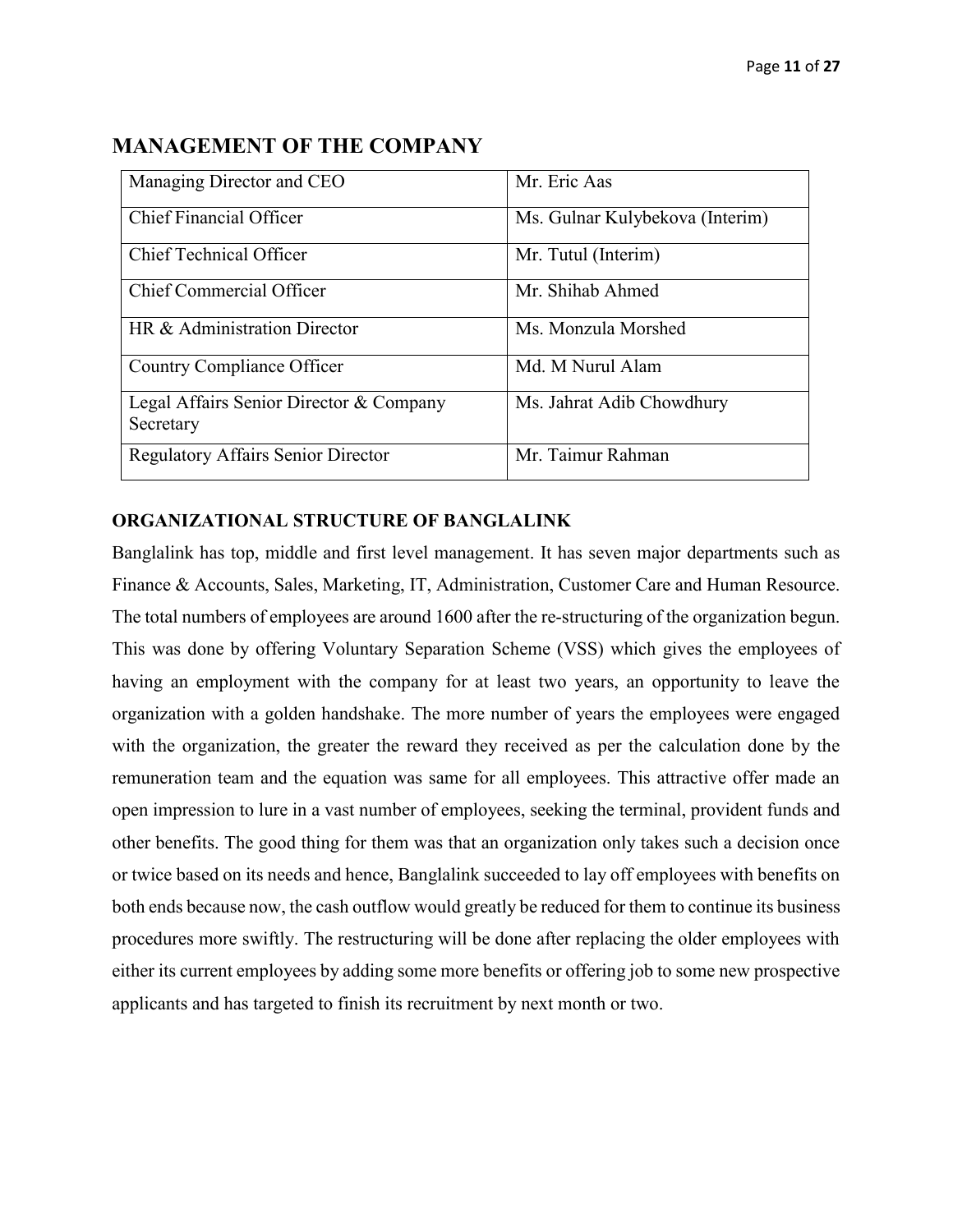## <span id="page-11-0"></span>**OVERVIEW OF HR OPERATIONS**

The regular day-to-day activities that we all see in companies to meet the needs of the employees are HR Operational activities. It is how you manage the daily work needs to be done to satisfy HR's customers – the employees. It contributes a great deal towards organizational success since it restructures how employees would think about the organization and perceive it as good.

HR people do their work as administrators and are visibly seen through every other employee. Tasks include scheduling an interview, hiring decisions, employee joining formalities, implementing organizational policies maintaining employee law, managing final settlement when an employee goes, proper compensation, and other benefits etc. It is thus uploaded in a software we would HRIS (Human Resources Information System).

#### <span id="page-11-1"></span>**KEY ACTIVITIES**

HR Operations look after the post-employment activities apart from the HR Recruitment team which maintains the pre selection period. Some of the tasks performed by HR Operations are given below:

#### <span id="page-11-2"></span>**On Boarding**

After performing the medical tests of the prospective employees, the recruitment team provides the candidate the date of joining as well the HR Operations team about their first day of work where the onboarding and the induction period starts. Starting from letter of joining, employee particulars form, application for employment identification card, pool phone requisition form, declaration form, code of conduct form, bank account and post-employment reference check are all checked by the HR Operations team.

#### <span id="page-11-3"></span>**Induction**

Induction is the overview of the whole organization given to employees by the organization's HR Operations team as a pre-requisite from everything afterwards. This is a policy as an MNC for the HR Operations team to provide useful information to the new employees based on the position he/she applied in. A more detailed induction is given every two months by the field experts according to the employees' department for a more understandable atmosphere and what to expect from the job and both the employee.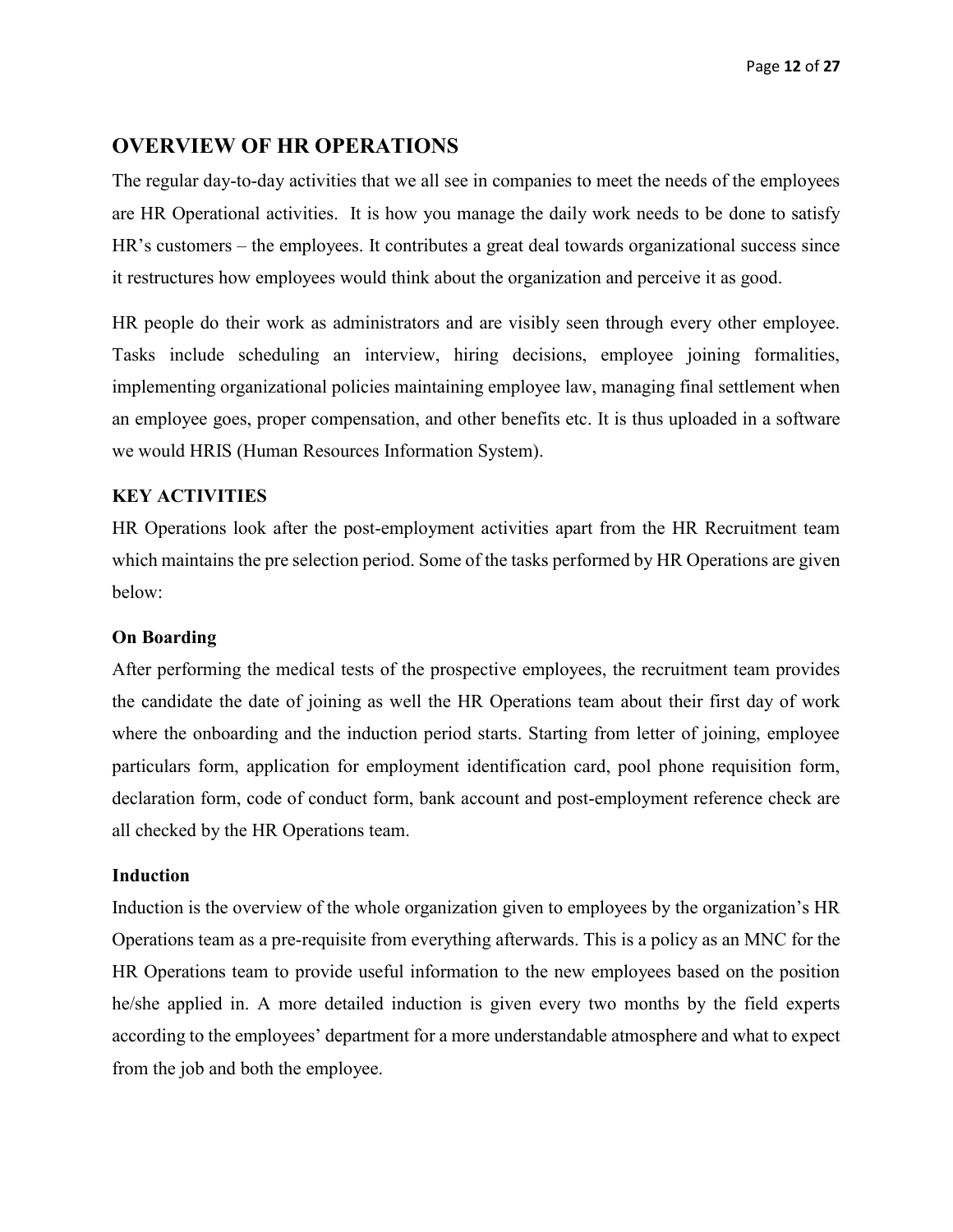#### <span id="page-12-0"></span>**Personnel Database Management**

Personnel Database Management has been one of the most important responsibility of keeping employee records on file as required per Labor Law Bangladesh 2006. Here, HR Operations need to prepare a file on every employee and update their status based on the changes and is to be put in a file with the respective names on the folder along with the employee ID which is used to easily find them.

#### <span id="page-12-1"></span>**HRIS Management**

HRIS software in Banglalink by name of HITS is installed in the HR Operations team's computer system to keep a track of its employees' data including attendance maintenance, leave verification, profile updates (i.e. promotion, increment changes), report assignments for different departments. Hence, it is an important factor of the whole HR system.

#### <span id="page-12-2"></span>**Employment Clarification**

Some important duties of HR Operations have employment certificates to provide to employees on request and NOC (No Objection Certificate) and VISA forwarding letter (Visa extension request) for foreign travel requests (official and personal), educational, pilgrimage, higher study and other personal reasons of employees.

#### <span id="page-12-3"></span>**HR Policy and Implementation**

Conforming to the Labor Law Bangladesh 2006 is an important task to maintain as when there is a new policy about attendance, leave, strike etc. the HR Operations team need to discuss it with the HR & Admin director.

#### <span id="page-12-4"></span>**Exit Formalities**

When an employee (permanent or temporary) quits the organization, there are a few formalities to undergo that leaves the HR Operations team with closing the employee file after having the clearances checked by various personnel who go through the record and clear him/her and in the process, it enables him/her to take the release letter. An employee needs to give a one-month notice before resigning.

#### <span id="page-12-5"></span>**Disciplinary Management**

This is the maintenance of compliance and non-compliance policies under Labor Law and also done by HR Operations team. The three stages of compliance are listed below: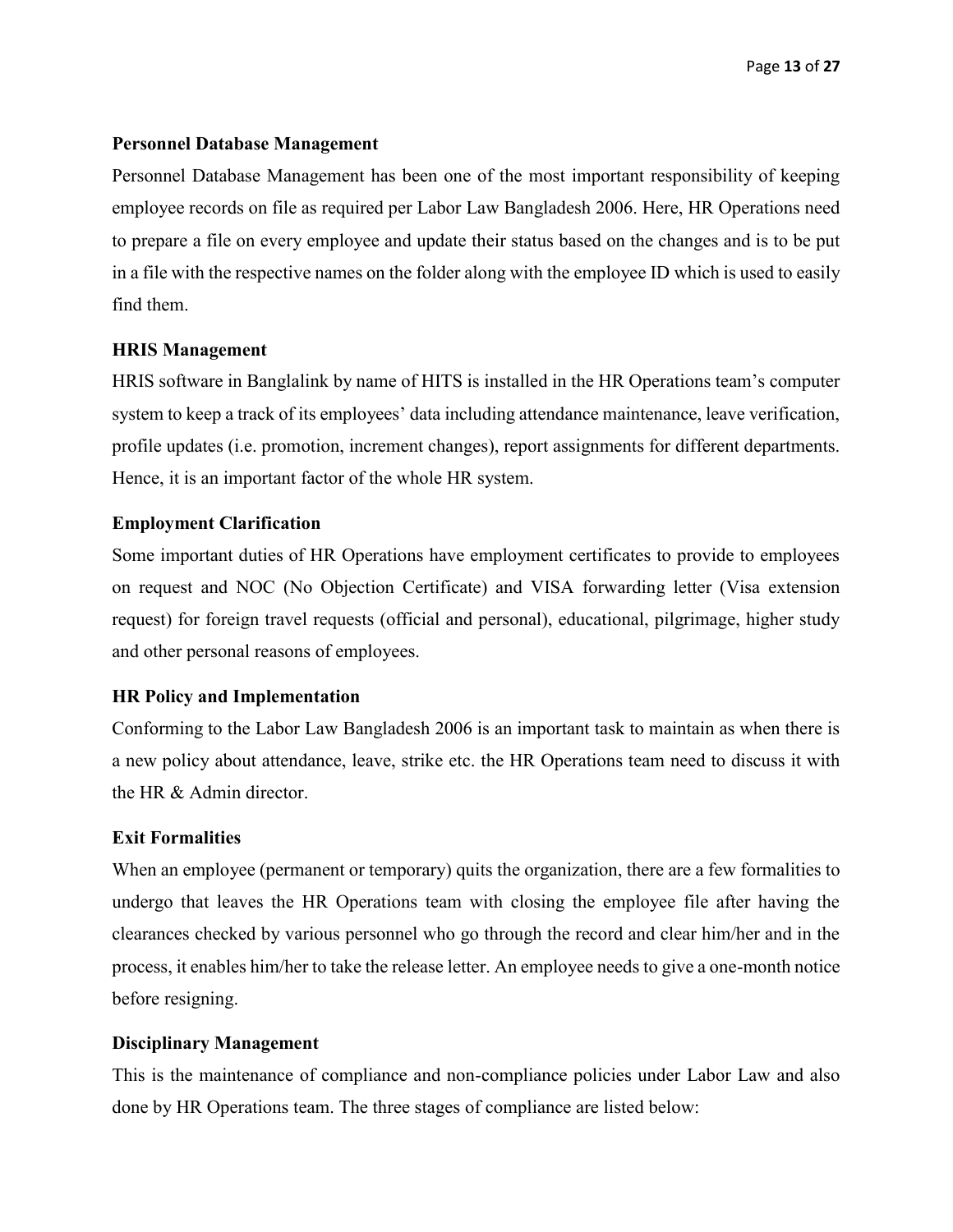- a) **Explanation:** If there are any sort of actions such as unauthorized absence, habitual late in and out, leave without approval etc. done by any employee, the HR Operations team are required to send the show cause why such thing happened.
- b) **Investigation:** If the employee can convince the team of his/her innocence, then HR Operations team can find out whether the party is guilty or not.
- c) **Action:** After proper investigation, the management passes the judgement on the convicted employee and send him/her a letter of warning if he/she's found innocent but take disciplinary action as per the labor law and company policy.

#### <span id="page-13-0"></span>**OTHER TASKS**

#### <span id="page-13-1"></span>**Employee Transfer**

HR Operations team also guides the transfers among the departments of any prospective employee. Banglalink views this as a sign of professional growth under which employees can fill the shoes of different positions and probably shine in the new field. Transfers can be made by either management or accepting an employee's request. However, transfers which are made by the organization need to satisfy the business need and transfers allowances are covered by the company but the one through employee's request do not have expenses covered by the company's funds.

#### <span id="page-13-2"></span>**Confirmation**

HR Operations conduct whether a candidate is to be confirmed or not. Firstly, the line manager is informed about an appraise of an employee due to his/her performance. If performance is overwhelming, then a temporary employee can be a permanent one. Otherwise, the probationary period is extended for room of improvement for such an employee so that in the future a permanent position can be confirmed.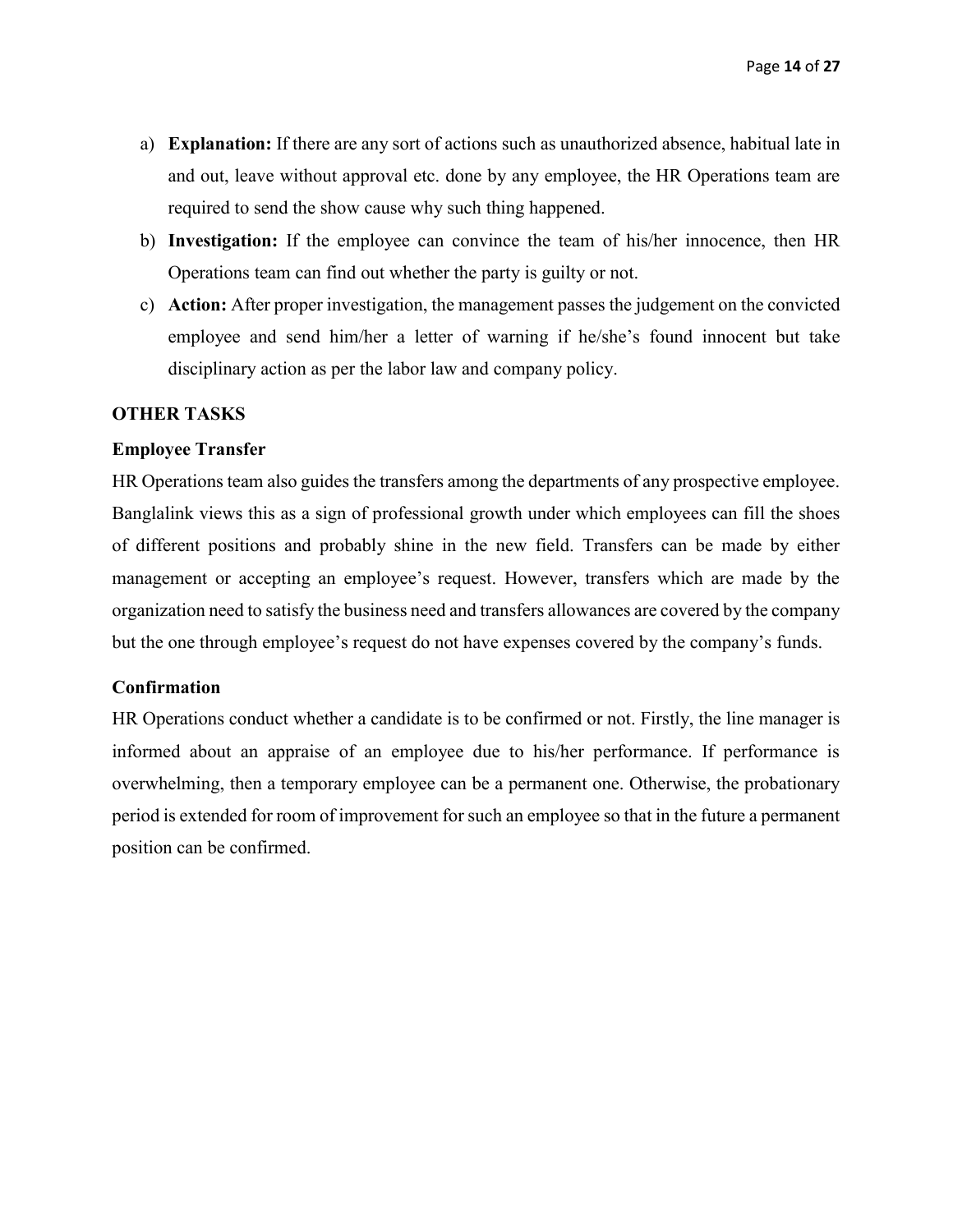## <span id="page-14-0"></span>**EMPLOYEE ENGAGEMENT**

It starts with the research that states, "Employees' willingness and ability to help their company succeed, largely by providing discretionary effort on a sustainable basis is called Employee Engagement." (Markos & Sridevi, 2010). It thus means the emotional and rational factor of a job and overall work experience.

The involvement of work and the enthusiasm towards it are which made Gallup organization define what employee engagement is. "A positive attitude held by the employee towards the organization and its value. An engaged employee is aware of business context, and work with colleagues to improve performance within the job for the benefit of the organization. The organization must work to develop and nurture engagement, which requires a two-way relationship between employee and employee." (Robertson-Smith & Markwick, 2009).

Therefore, it's a two-way relationship between the employer and the employee which makes them realize that work must be done from both sides.



#### **Figure: Employee Engagement**

**Emotional Attachment** – organization's job and the work

**Rational Understanding** – the goals, values and how one can contribute

**Motivation and Willingness** – effort for performance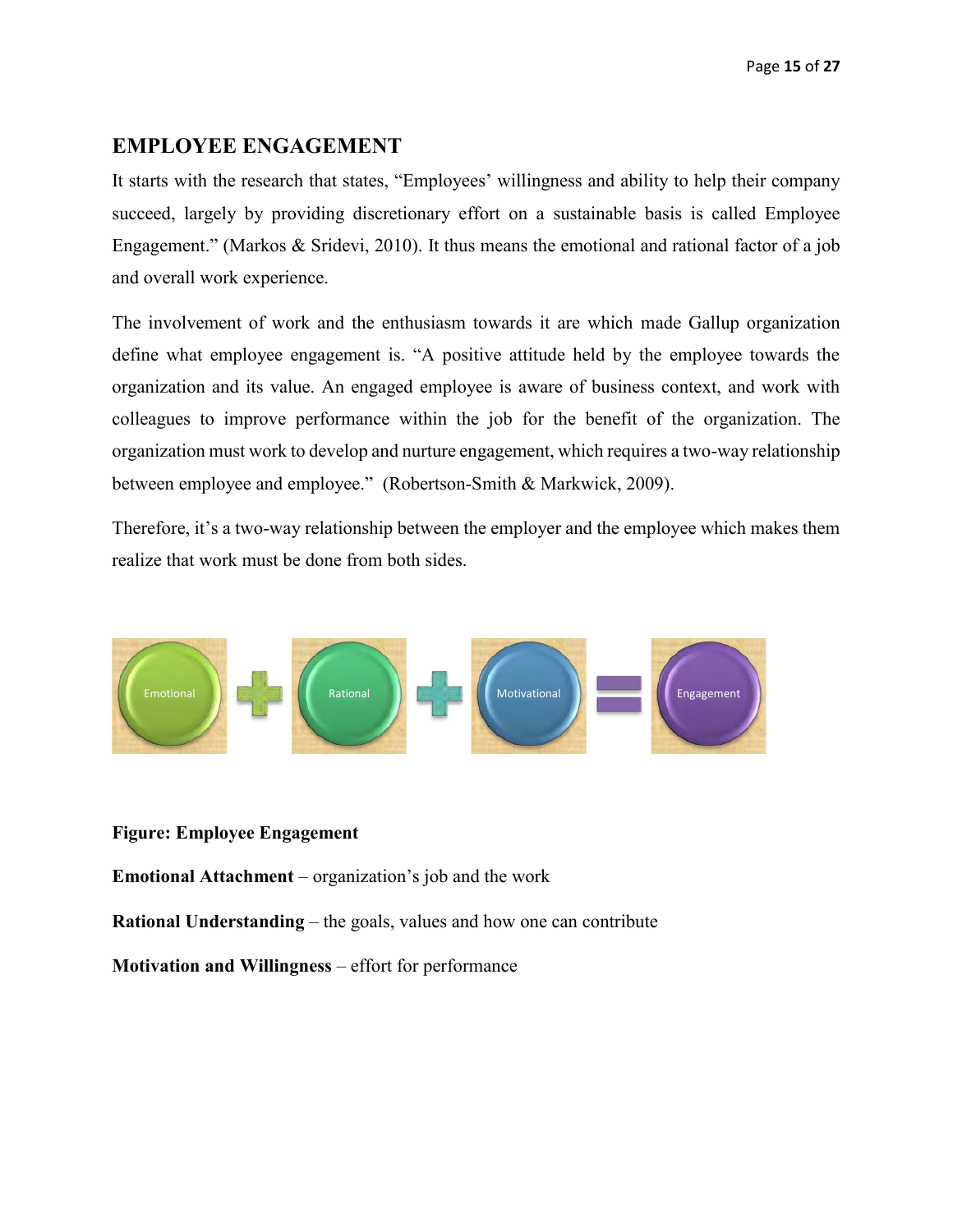## <span id="page-15-0"></span>**IMPORTANCE OF EMPLOYEE ENGAGEMENT**

It contributes to positive attitudes for employees towards their work and the whole organization that helps them to give the best of efforts during hard times. This is important because of:

- Engagement with the business
- Feelings towards the company's management bodies and line managers and colleagues
- Sustainable culture
- Trust
- Belief in the company offering
- Organizational effectiveness

## <span id="page-15-1"></span>**EFFECT OF EMPLOYEE ENGAGEMENT IN EMPLOYEES**

Before telling the effect of Employee Engagement, let us see how good such activities is needed. After doing a small quick survey and a few face-to-face sittings with the employees, I have seen that the suggestions exist strongly with attaining a much stronger job satisfaction by strengthening job communications. Because amongst all the other variables, these two stood out to be the strongest to make an employees' life easier.

Now, during my internship period, I have learned that more than half of them believe in employee engagement activities as a part of the solution towards the dissatisfaction of their jobs. A job life can get hectic at times specially during deadlines wherever a project is knocking for its deadline.

## **THE NEED OF EMPLOYEE ENGAGEMENT ACTIVITIES**

The importance of such activities is important because after the data collection period, I found that:

- Almost more than half of the employees agree that it is very important to improve such activities
- Sport competitions among various departments bring the cheers inside the organization
- Recognition as a valuable asset since it shows that company wants to make sure the employees stay happy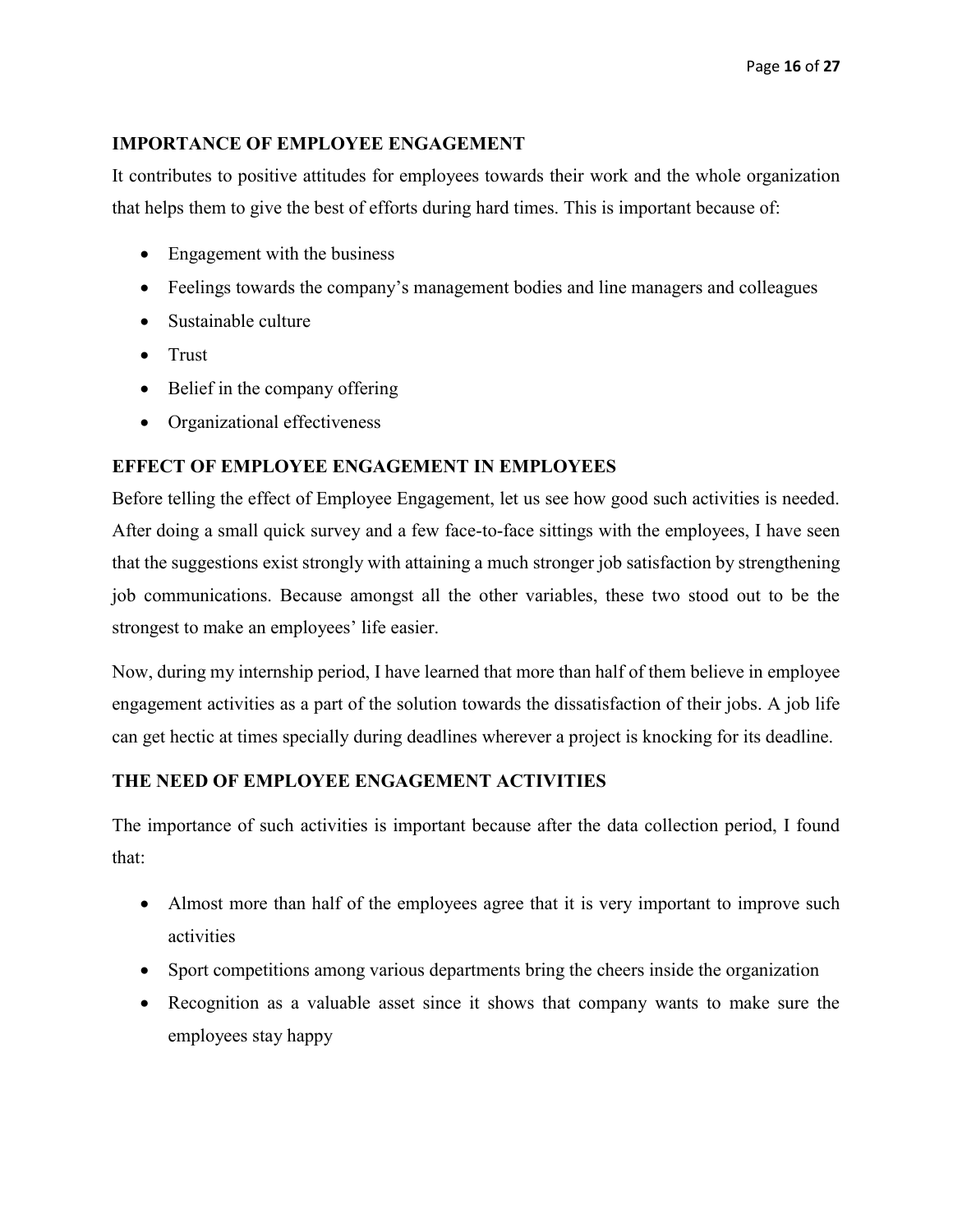#### <span id="page-16-0"></span>**EMPLOYEE ENGAGEMENT TECHNIQUES**

Banglalink likes to execute certain techniques towards employee engagement activities because it is of utmost importance to them. It makes its HR undertook numerous number of initiatives throughout the years so that employees have an active life of fun besides the tiresome job.

- **Family Day:** This was held at the beginning of the year in 2013.
- Day Out: Every year, a department selects a place to travel to for several days. This can be a tourist place or abroad.
- **International Women Day:** This was a gift signed by CEO and given to all the women employees to give them as a token for their dedicated efforts towards the success of the company.
- **Children Art Competition:** Children of Banglalink employees have a platform to show their skills in art by getting involved with the competition. The winning party have the chance of seeing their name and picture of holding the prize along with his/her parent's name on the cover page of birthday cards.
- **Cultural Programs:** Bengali traditional programs such as Pahela Baishakh, Eid Celebrations etc. are participated by the employees in the cultural programs with performances. The event is supervised by the HR Operations team across all the eight regional offices of Banglalink.
- Sports Competition: Every year, there is a chance of playing Chess, Carom, Badminton etc. This year, Banglalink organized a cricket tournament and it is still going on.
- **Birthday Cards:** Banglalink maintains a strict diary of tracking employees' birthdays and give them birthday cards on that day which has the sign of CEO and HE & Admin Director.
- **Photo Exhibition:** There was a photography contest named Banglalink Photo Fest which showcased some breathtaking moments taken by the employees.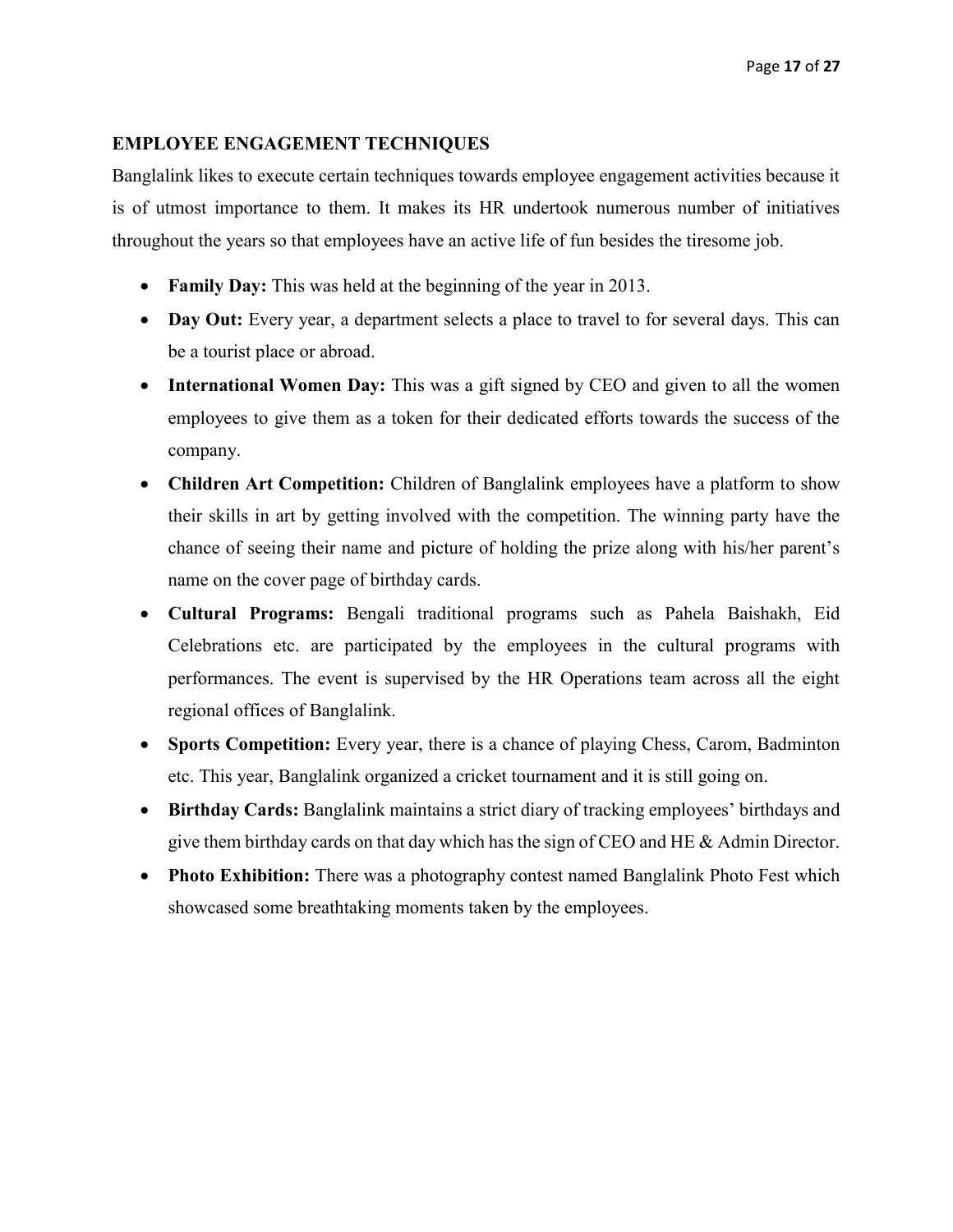#### <span id="page-17-0"></span>**EMPLOYEE ENGAGEMENT LINK WITH OCB AND TURNOVER RATE**

"Personal engagement is the simultaneous employment and expression of a person's "preferred self" in task behaviors that promote connections to work and to others, personal presence (physical, cognitive, and emotional), and active, full role performances." Kahn (1990). Employee engagement act as a direct predictor of an organization's financial performance. However, nowadays, employee engagement is towards a declining trend as organizations and workers both tend to be more materialistic (Bates 2004 and Richman 2006). Organizational Citizenship Behavior has different dimensions but out of those, the seven below are most important:

- **Altruism:** Helping others voluntarily.
- **Organizational loyalty:** The engagement of employees with the organization even in its bad times.
- Civic: Concerned with the well-being of the company.
- **Sportsmanship:** Cheerful even when losing.
- **Compliance:** Conforming to organizational policies.
- **Virtue:** Being morally right.
- **Initiatives:** Initiatives taken at individual level.
- **Focus on self-development:** Improving oneself to grow.

However, the emphasis is given at initiative at individual level which strongly correlates with it and this means going an extra mile.

Employee engagement, Organizational Citizenship Behavior and Turnover rate have a correlation with each other. The turnover rate is highly likely to decrease if employees have Organizational Citizenship Behavior which comes from strong employee engagement. Therefore, employees are less likely to leave the place they love to work at.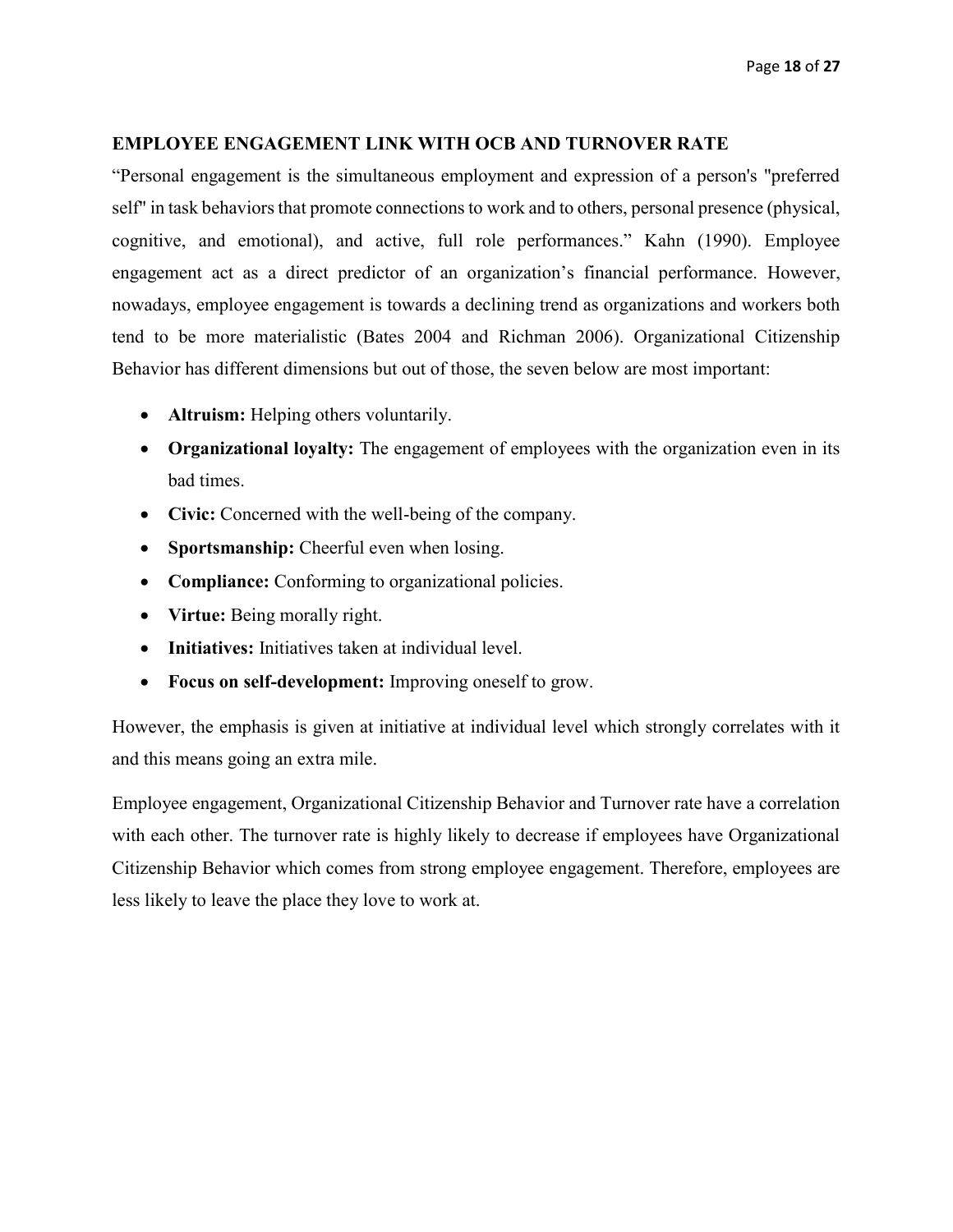## <span id="page-18-0"></span>**THINGS I LEARNED FROM INTERNSHIP**

#### 1. **INTERPERSONAL SKILLS:**

I had the opportunity for meeting many personalities where I had to engage in activities that made me learn how to communicate with both top and mid-level management.

#### **2. COMMUNICATION SKILLS:**

The day-to-day activities of HR Operations are to meet the employees needs and maintain what is going on with employees' status and hand the certificates necessary for meeting their requests. And this is where I had to do the contacting and executing the certificates preparation and delivering to the appointed employees.

#### **3. MULTI-TASKING:**

The workload was not limited to one sort of works as I would get called to do other things like maintaining the personnel file management with full authority along with preparation of employment certificates and the delivery of No Objection Certificate to the employees who requested it.

## **4. WORKING UNDER PRESSURE:**

A few days in my whole period has stretched my work level to maximum and give my social life a break because of the company restructuring which also collided with my internship period. Therefore, it was a good time to see all the processes of how it goes and how a company processes a load of exit formalities through a special form offered to employees to get the benefits in exiting.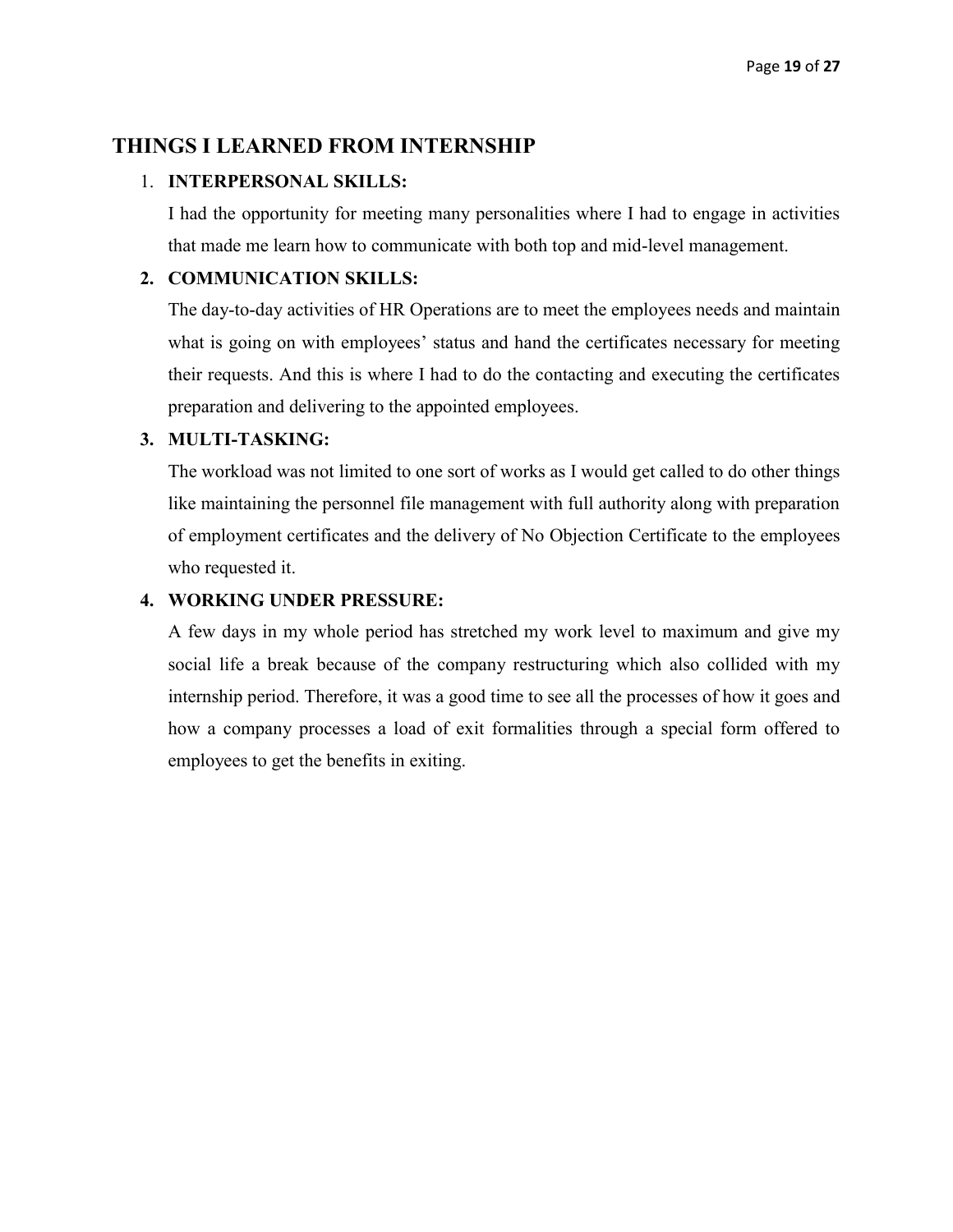#### <span id="page-19-0"></span>**RECOMMENDATION**

Throughout the years, Banglalink has tried to improve some factors in the job to make its employees happy through activities that requires their presence and enthusiasm. However, there are some that still needs attention if they want to prosper in the future. To flourish in a department, the workload must be distributed accordingly and overload should not happen. Because overload leads to employee frustration due to long hours beyond office hour. As a result, turnover rate might bounce up. Currently, it's climbed to around 13% but it can be decreased if Banglalink recognize appropriate actions to tackle this problem. Moreover, the drivers of employee engagement activities are also important as it depends who we target. The senior level management might be enthusiast of something which the entry level might not hope for. Therefore, managers need to identify the factors and from the survey, I have found that opinions should be recognized and need to be taken more seriously. Furthermore, it is very important for the prospective employees to grow and get a suitable promotion or a significant increase in increment if that satisfies the organization wholly. To solve this, line managers need to tie closely with their subordinates and see what can help them grow and move up the ladder in their careers. This is an era where a mutual workplace is more important and hence, Banglalink need to reimburse its employees more effectively so that the employment remain just financially to the level of work done by them. Prior to that, Banglalink also needs to focus on increasing entry-level positions in some various departments, especially in HR Operations because the workload needs to get reduced and distributed well. Therefore, through this, there is a hope to lessen the turnover rate and create a positive Organizational Citizenship Behavior and therefore, a more effective employee engagement.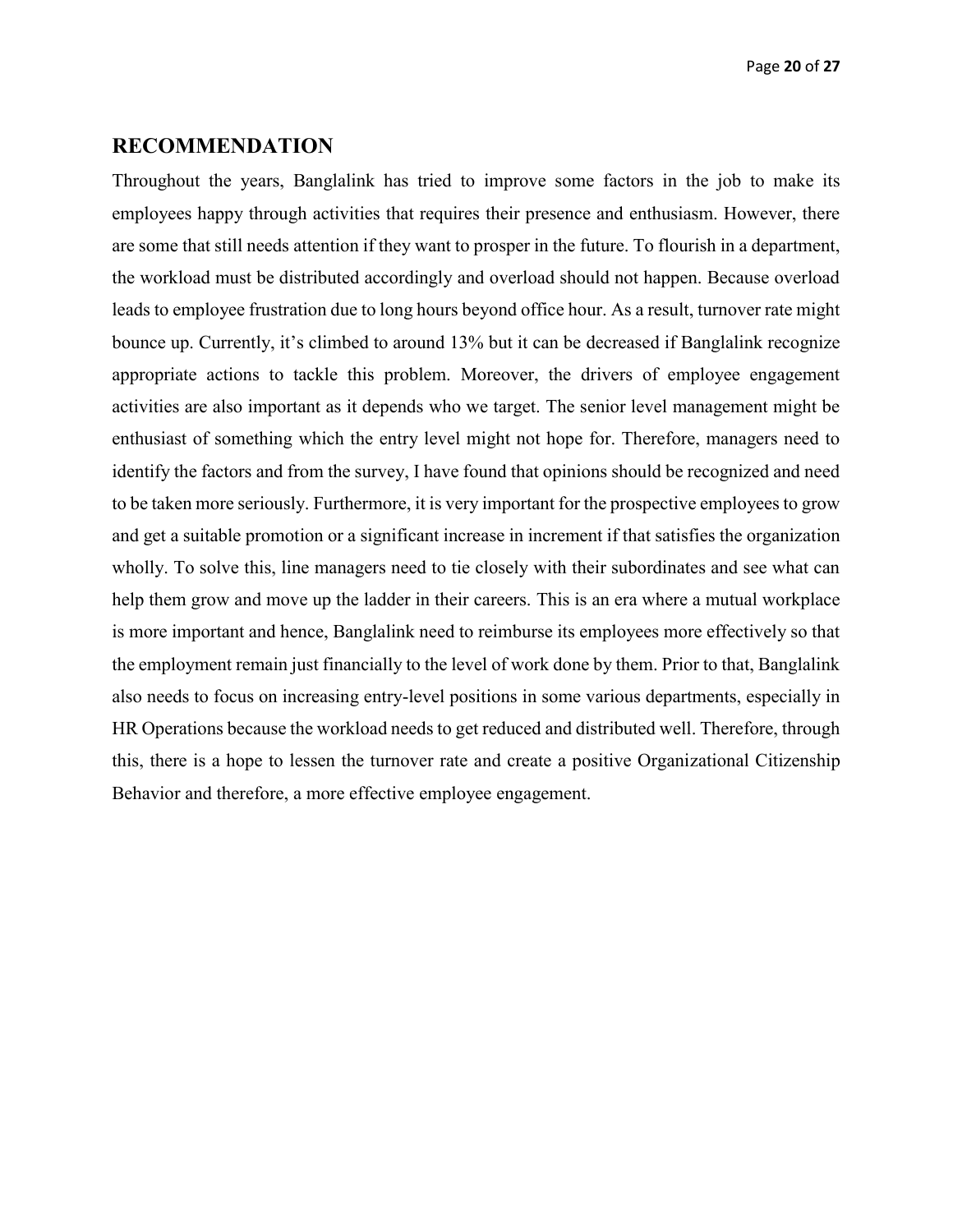### <span id="page-20-0"></span>**CONCLUSION**

Banglalink, right after they started back in 2005, has been constantly trying to improve their position in the market than what it is the years before. Employee engagement is a very important factor of HRM. To survive and maintain its reputation in the market, Banglalink needs to tackle its minor lacking and create opportunities that no other organization offers or in a way that at least the employees remain satisfied or feel okay with the job. Hence, I got a good opportunity how all the day-to-day activities are performed and how they are implemented. By analyzing the surveys and personal discussion with the employees, I have found that Banglalink is well engaged in maintaining a good relation with its employees. And it can get better if it focuses on the minor issues that concerns its employees. Therefore, with its reputation of well maintenance of its employees, there is a very good chance for Banglalink to increase its market share to maintain their position through high productivity from its employees as employees are considered to be the backbone of every organization.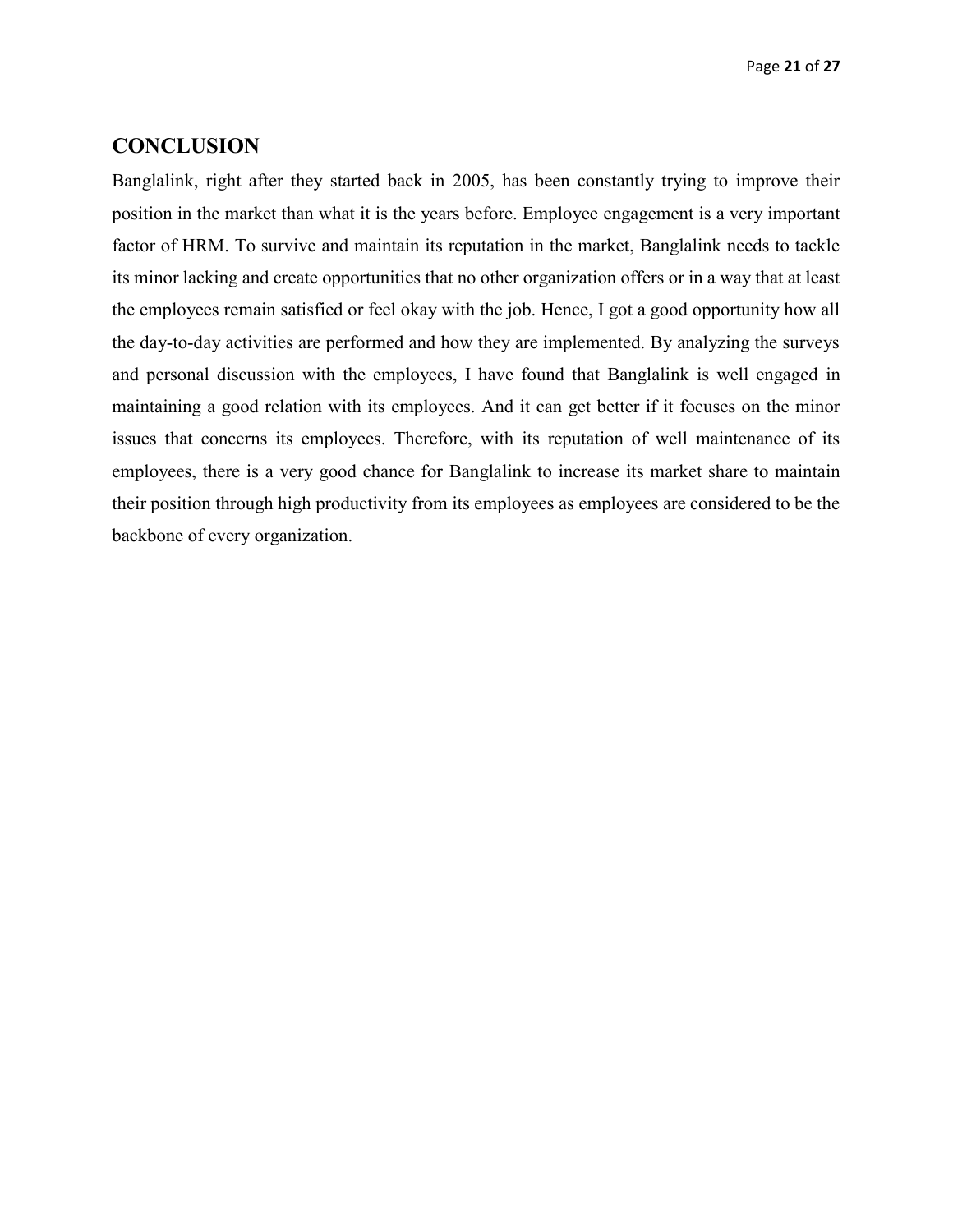## <span id="page-21-0"></span>**REFERENCES**

- 1. Banglalink Digital Communications Ltd. (n.d.). Retrieved 2013, from http://www.banglalinkgsm.com/en/
- 2. Bates, S. (2004). Getting engaged. HR Magazine, 49 (2).
- 3. Kahn, W.A. (1990) 'Psychological conditions of personal engagement and disengagement at work', Academy of Management Journal, Vol 33, pp692-724.
- 4. Kular, S., Gatenby, M., Rees, C., Soane, E., & Truss, K. (n.d.). Employee Engagement: A Literature Review.
- 5. Markos, S., & Sridevi, M. S. (2010). Employee Engagement: The Key to Improving Performance. *International Journal of Business and Management*.
- 6. Robertson-Smith, G., & Markwick, C. (2009). *Employee Engagement A review of current thinking.* Brighton: INSTITUTE FOR EMPLOYMENT STUDIES.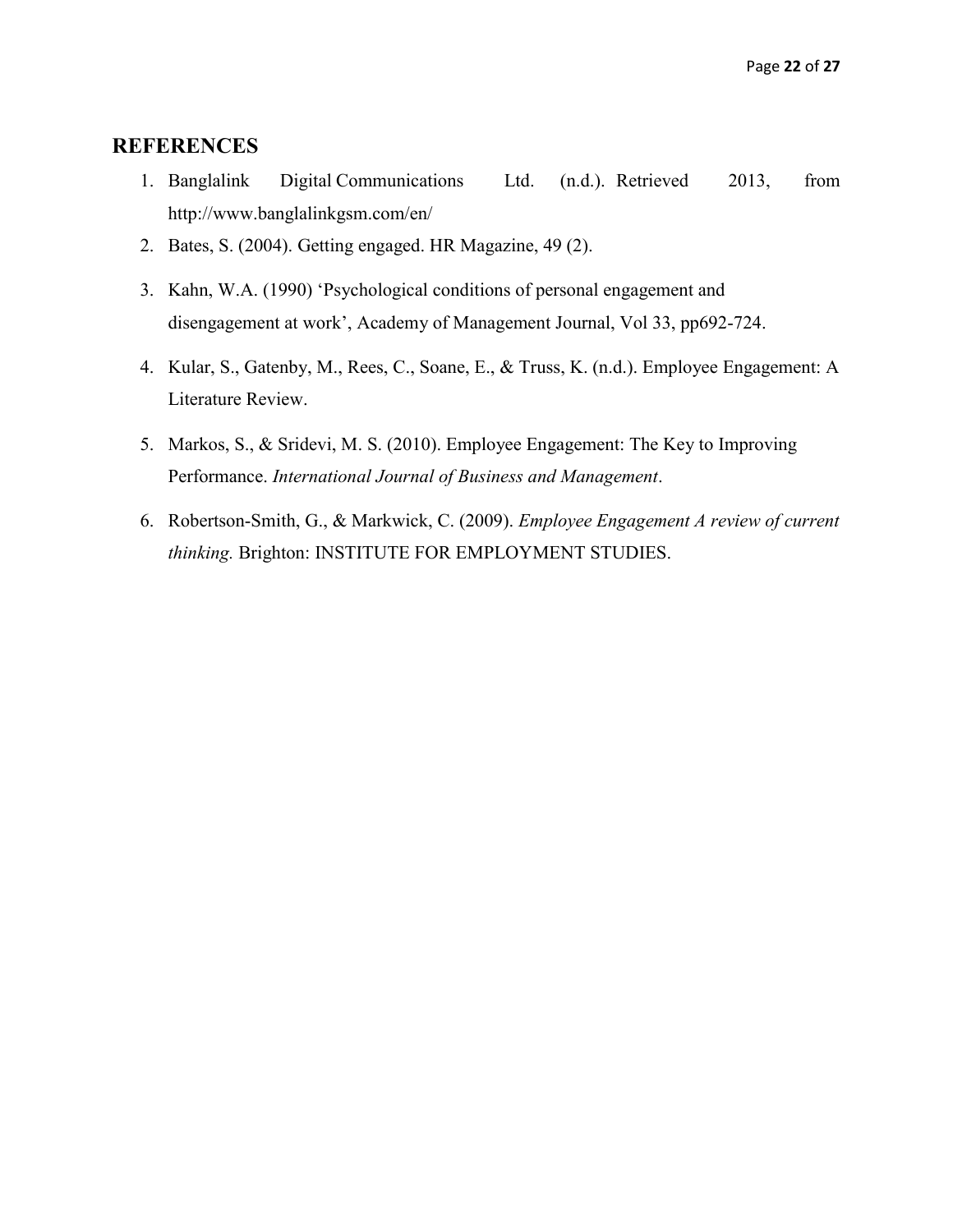## <span id="page-22-0"></span>**APPENDIX**

#### **Questionnaire**

April 06, 2016

Dear Participant:

Subject: Employee Engagement

This survey is a part of a research initiated by the BRAC Business School, BRAC University. We would like to invite you to participate in this academic exercise to explore the presence of employee engagement and its link with organizational citizenship behavior in Banglalink.

The survey itself consists of 30 questions which should take around 10 minutes of your valuable time to complete, and will ensure confidentiality of all your responses as this will only be used in gathering and analyzing the data and the results will be used for academic purposes only.

Your expertise and experience are extremely valuable towards the success of this research. I do hope that you will be able to give a little time for this research. Please accept our sincere thanks for your time and kind co-operation in this matter. Please do not hesitate to write to us if you have any query.

Thank you in advance for your participation.

Imran Haque Candidate Email: ihaque.work@gmail.com

Fairuz Chowdhury **Supervisor** Email: fairuz.chowdhury@bracu.ac.bd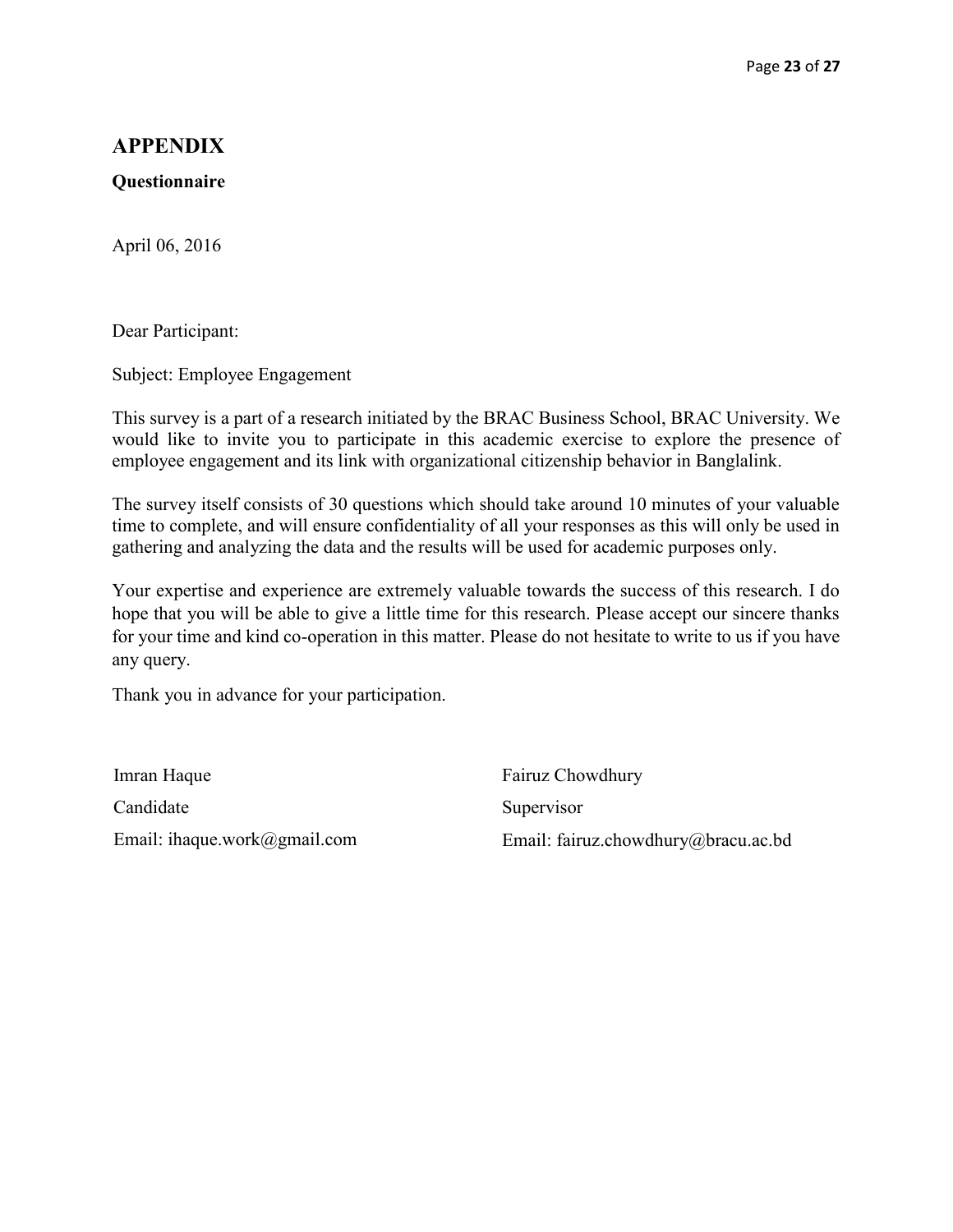## **SECTION-A**

|                | <b>Communications</b>                                                                                                                                                                                    | <b>Marks</b>                       |                                    |                                    |                |   |
|----------------|----------------------------------------------------------------------------------------------------------------------------------------------------------------------------------------------------------|------------------------------------|------------------------------------|------------------------------------|----------------|---|
| 1.             | I generally feel informed about changes that affect me<br>within Banglalink.                                                                                                                             | 1                                  | $\overline{2}$                     | 3                                  | 4              | 5 |
| 2.             | I can see the link between my work and expected outcome.                                                                                                                                                 | $\mathbf{1}$                       | $\overline{2}$                     | $\overline{3}$                     | $\overline{4}$ | 5 |
|                | If banglalink were to make improvements in the area listed above,                                                                                                                                        |                                    |                                    |                                    |                |   |
|                | which item you think should be emphasized most over the next two                                                                                                                                         |                                    |                                    | <b>Scale of Improvement Needed</b> |                |   |
|                | years in order to make us a more effective organization.                                                                                                                                                 |                                    |                                    |                                    |                |   |
|                | <b>Suggestions</b>                                                                                                                                                                                       | 1                                  | $\overline{2}$                     | 3                                  | $\overline{4}$ | 5 |
|                | <b>Satisfaction</b>                                                                                                                                                                                      |                                    | <b>Marks</b>                       |                                    |                |   |
| 3 <sub>1</sub> | I find my work challenging which stimulates growth because                                                                                                                                               | 1                                  | $\overline{2}$                     | 3                                  | 4              | 5 |
|                | it improves my hidden potential.                                                                                                                                                                         |                                    |                                    |                                    |                |   |
| 4.             | My working conditions are good.                                                                                                                                                                          | $\mathbf{1}$                       | $\overline{2}$                     | $\overline{3}$                     | $\overline{4}$ | 5 |
|                | If banglalink were to make improvements in the area listed above,                                                                                                                                        |                                    |                                    |                                    |                |   |
|                | which item you think should be emphasized most over the next two<br>years in order to make us a more effective organization.                                                                             |                                    | <b>Scale of Improvement Needed</b> |                                    |                |   |
|                | <b>Suggestions</b>                                                                                                                                                                                       | $\mathbf{1}$                       | $\overline{2}$                     | 3                                  | 4              | 5 |
|                | <b>Training</b>                                                                                                                                                                                          |                                    |                                    | <b>Marks</b>                       |                |   |
| 5.             | I am given a real opportunity to improve my skills in this<br>Company.                                                                                                                                   | 1                                  | $\overline{2}$                     | 3                                  | 4              | 5 |
| 6.             | My training meets my needs for my current job.                                                                                                                                                           | 1                                  | $\overline{2}$                     | $\overline{3}$                     | $\overline{4}$ | 5 |
|                | If <b>banglalink</b> were to make improvements in the area listed above,                                                                                                                                 |                                    |                                    |                                    |                |   |
|                | which item you think should be emphasized most over the next two<br>years in order to make us a more effective organization.                                                                             | <b>Scale of Improvement Needed</b> |                                    |                                    |                |   |
|                | <b>Suggestions</b>                                                                                                                                                                                       | 1                                  | $\overline{2}$                     | 3                                  | 4              | 5 |
|                |                                                                                                                                                                                                          |                                    |                                    |                                    |                |   |
|                | Career                                                                                                                                                                                                   | <b>Marks</b>                       |                                    |                                    |                |   |
| 7.             | Job promotions within the company are fair and reasonable.                                                                                                                                               | 1                                  | $\overline{2}$                     | 3                                  | 4              | 5 |
| 8.             | I have the opportunity to progress within <b>banglalink</b> .                                                                                                                                            | $\mathbf{1}$                       | $\overline{2}$                     | $\overline{3}$                     | 4              | 5 |
|                | If <b>banglalink</b> were to make improvements in the area listed above,<br>which item you think should be emphasized most over the next two<br>years in order to make us a more effective organization. |                                    | <b>Scale of Improvement Needed</b> |                                    |                |   |
|                | <b>Suggestions</b>                                                                                                                                                                                       | $\mathbf{1}$                       | $\overline{2}$                     | 3                                  | 4              | 5 |
|                | Company                                                                                                                                                                                                  | <b>Marks</b>                       |                                    |                                    |                |   |
| 9.             | <b>banglalink</b> performs its business operations to a high<br>standard.                                                                                                                                | 1                                  | $\overline{2}$                     | 3                                  | 4              | 5 |
| 10.            | The work policies are well developed and organized.                                                                                                                                                      | 1                                  | $\overline{2}$                     | $\overline{3}$                     | $\overline{4}$ | 5 |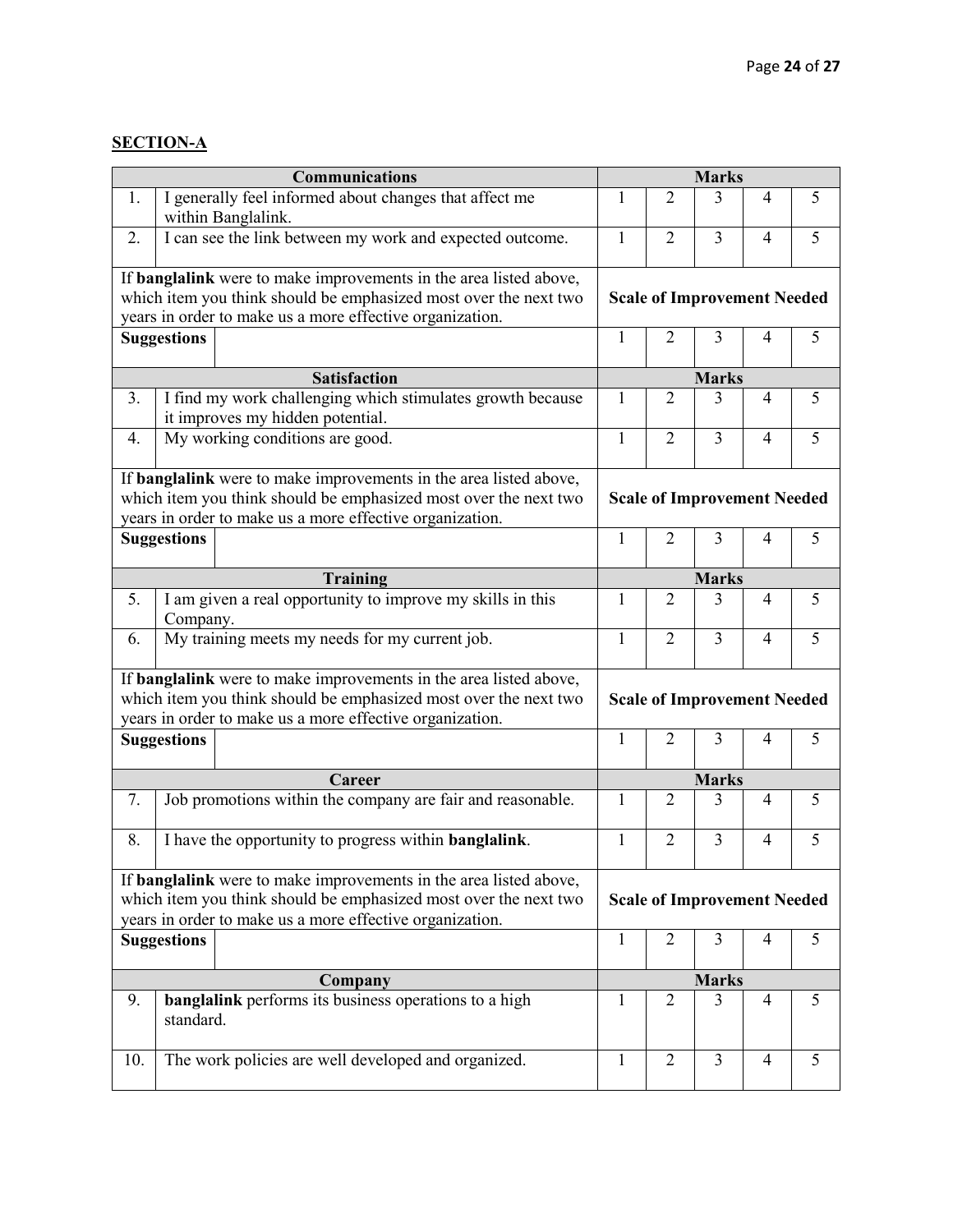|     | If <b>banglalink</b> were to make improvements in the area listed above,                                                                                                                                                       |                                    |                |                                         |                |   |
|-----|--------------------------------------------------------------------------------------------------------------------------------------------------------------------------------------------------------------------------------|------------------------------------|----------------|-----------------------------------------|----------------|---|
|     | which item you think should be emphasized most over the next two                                                                                                                                                               | <b>Scale of Improvement Needed</b> |                |                                         |                |   |
|     | years in order to make us a more effective organization.                                                                                                                                                                       |                                    |                |                                         |                |   |
|     | <b>Suggestions</b>                                                                                                                                                                                                             | 1                                  | $\overline{2}$ | 3                                       | 4              | 5 |
|     | <b>Appraisals</b>                                                                                                                                                                                                              | <b>Marks</b>                       |                |                                         |                |   |
| 11. | My manager holds me accountable for the work that I do.                                                                                                                                                                        | 1                                  | $\overline{2}$ | 3                                       | 4              | 5 |
| 12. | My manager provides me with adequate feedback.                                                                                                                                                                                 | 1                                  | $\overline{2}$ | $\overline{3}$                          | 4              | 5 |
|     | If <b>banglalink</b> were to make improvements in the area listed above,                                                                                                                                                       |                                    |                |                                         |                |   |
|     | which item you think should be emphasized most over the next two<br>years in order to make us a more effective organization.                                                                                                   | <b>Scale of Improvement Needed</b> |                |                                         |                |   |
|     | <b>Suggestions</b>                                                                                                                                                                                                             | $\mathbf{1}$                       | $\overline{2}$ | 3                                       | 4              | 5 |
|     |                                                                                                                                                                                                                                |                                    |                |                                         |                |   |
|     | Recognition                                                                                                                                                                                                                    | <b>Marks</b>                       |                |                                         |                |   |
| 13. | Hard work is usually rewarded at <b>banglalink</b> .                                                                                                                                                                           | 1                                  | $\overline{2}$ | 3                                       | 4              | 5 |
| 14. | I am recognized whenever I do a good job.                                                                                                                                                                                      | $\mathbf{1}$                       | $\overline{2}$ | $\overline{3}$                          | 4              | 5 |
|     | If banglalink were to make improvements in the area listed above,<br>which item you think should be emphasized most over the next two<br>years in order to make us a more effective organization.                              | <b>Scale of Improvement Needed</b> |                |                                         |                |   |
|     | <b>Suggestions</b>                                                                                                                                                                                                             | 1                                  | $\overline{2}$ | 3                                       | 4              | 5 |
|     |                                                                                                                                                                                                                                |                                    |                |                                         |                |   |
|     |                                                                                                                                                                                                                                |                                    |                |                                         |                |   |
| 15. | Management<br>The relationship between management and employees is<br>good.                                                                                                                                                    | 1                                  | $\overline{2}$ | <b>Marks</b><br>3                       | 4              | 5 |
| 16. | The Company Executives care about my ideas.                                                                                                                                                                                    | $\mathbf{1}$                       | $\overline{2}$ | $\overline{3}$                          | $\overline{4}$ | 5 |
|     | If <b>banglalink</b> were to make improvements in the area listed above,<br>which item you think should be emphasized most over the next two                                                                                   |                                    |                | <b>Scale of Improvement Needed</b>      |                |   |
|     | years in order to make us a more effective organization.<br><b>Suggestions</b>                                                                                                                                                 | $\mathbf{1}$                       | 2              | 3                                       | 4              | 5 |
|     |                                                                                                                                                                                                                                |                                    |                |                                         |                |   |
| 17. | Department<br>Conditions in my department allow me to perform to a high<br>standard.                                                                                                                                           | $\mathbf{1}$                       | $\overline{2}$ | <b>Marks</b><br>3                       | 4              | 5 |
| 18. | My team focuses on fixing the problem rather than finding<br>someone to blame.                                                                                                                                                 | $\mathbf{1}$                       | $\overline{2}$ | $\overline{3}$                          | $\overline{4}$ | 5 |
| 19. | My team looks for ways to change processes to improve<br>performance.                                                                                                                                                          | 1                                  | $\overline{2}$ | 3                                       | 4              | 5 |
|     | If <b>banglalink</b> were to make improvements in the area listed above,<br>which item you think should be emphasized most over the next two<br>years in order to make us a more effective organization.<br><b>Suggestions</b> | $\mathbf{1}$                       | $\overline{2}$ | <b>Scale of Improvement Needed</b><br>3 | 4              | 5 |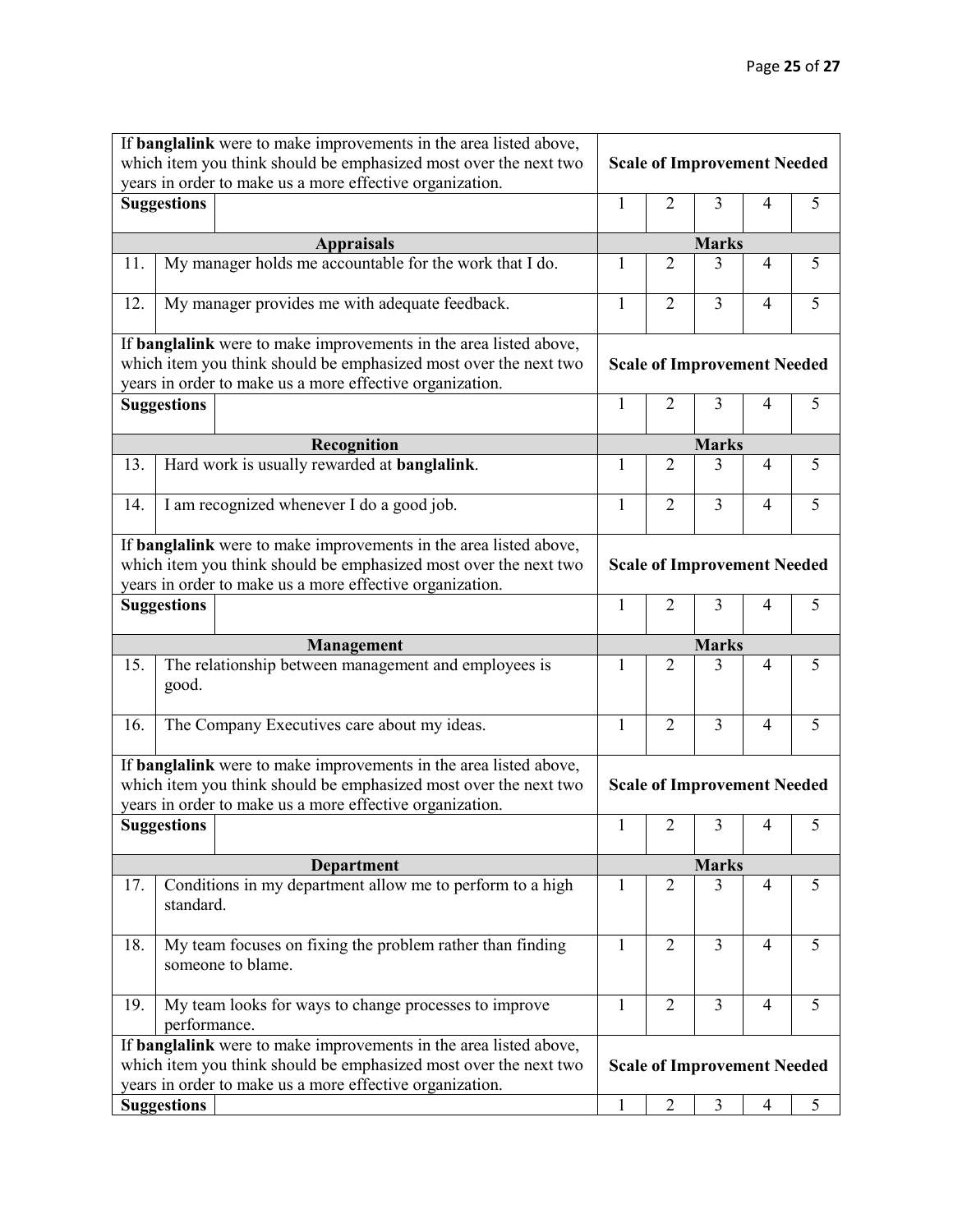|     | <b>Teamwork</b>                                                                                                                                                                                          |              | <b>Marks</b>                       |                |                |   |
|-----|----------------------------------------------------------------------------------------------------------------------------------------------------------------------------------------------------------|--------------|------------------------------------|----------------|----------------|---|
| 20. | The people I work with cooperate to get the work done.                                                                                                                                                   | 1            | $\overline{2}$                     | 3              | $\overline{4}$ | 5 |
| 21. | There is cooperation among team members.                                                                                                                                                                 | 1            | $\overline{2}$                     | 3              | $\overline{4}$ | 5 |
|     | If <b>banglalink</b> were to make improvements in the area listed above,<br>which item you think should be emphasized most over the next two<br>years in order to make us a more effective organization. |              | <b>Scale of Improvement Needed</b> |                |                |   |
|     | <b>Suggestions</b>                                                                                                                                                                                       | $\mathbf{1}$ | $\overline{2}$                     | 3              | 4              | 5 |
|     | <b>Respect</b>                                                                                                                                                                                           |              |                                    | <b>Marks</b>   |                |   |
| 22. | At banglalink my opinions count.                                                                                                                                                                         | 1            | $\overline{2}$                     | 3              | $\overline{4}$ | 5 |
| 23. | Employees in the company are treated with respect regardless<br>of their job.                                                                                                                            | $\mathbf{1}$ | $\overline{2}$                     | $\overline{3}$ | $\overline{4}$ | 5 |
|     | If <b>banglalink</b> were to make improvements in the area listed above,<br>which item you think should be emphasized most over the next two<br>years in order to make us a more effective organization. |              | <b>Scale of Improvement Needed</b> |                |                |   |
|     | <b>Suggestions</b>                                                                                                                                                                                       | $\mathbf{1}$ | 2                                  | 3              | 4              | 5 |
|     | <b>Equality</b>                                                                                                                                                                                          |              |                                    | <b>Marks</b>   |                |   |
| 24. | banglalink is committed to ensuring equal opportunities for<br>all employees.                                                                                                                            | $\mathbf{1}$ | $\overline{2}$                     | 3              | $\overline{4}$ | 5 |
| 25. | I feel favoritism is not a problem in my department.                                                                                                                                                     | $\mathbf{1}$ | $\overline{2}$                     | $\overline{3}$ | $\overline{4}$ | 5 |
|     | If <b>banglalink</b> were to make improvements in the area listed above,<br>which item you think should be emphasized most over the next two<br>years in order to make us a more effective organization. |              | <b>Scale of Improvement Needed</b> |                |                |   |
|     | <b>Suggestions</b>                                                                                                                                                                                       | $\mathbf{1}$ | $\overline{2}$                     | 3              | 4              | 5 |
|     | <b>Security</b>                                                                                                                                                                                          |              | <b>Marks</b>                       |                |                |   |
| 26. | I feel free to express my opinions without worrying about<br>negative actions/responses                                                                                                                  | 1            | $\overline{2}$                     | 3              | $\overline{4}$ | 5 |
| 27. | I feel I have job security.                                                                                                                                                                              | $\mathbf{1}$ | $\overline{2}$                     | $\overline{3}$ | $\overline{4}$ | 5 |
|     | If <b>banglalink</b> were to make improvements in the area listed above,<br>which item you think should be emphasized most over the next two<br>years in order to make us a more effective organization. |              | <b>Scale of Improvement Needed</b> |                |                |   |
|     | <b>Suggestions</b>                                                                                                                                                                                       | $\mathbf{1}$ | 2                                  | 3              | 4              | 5 |